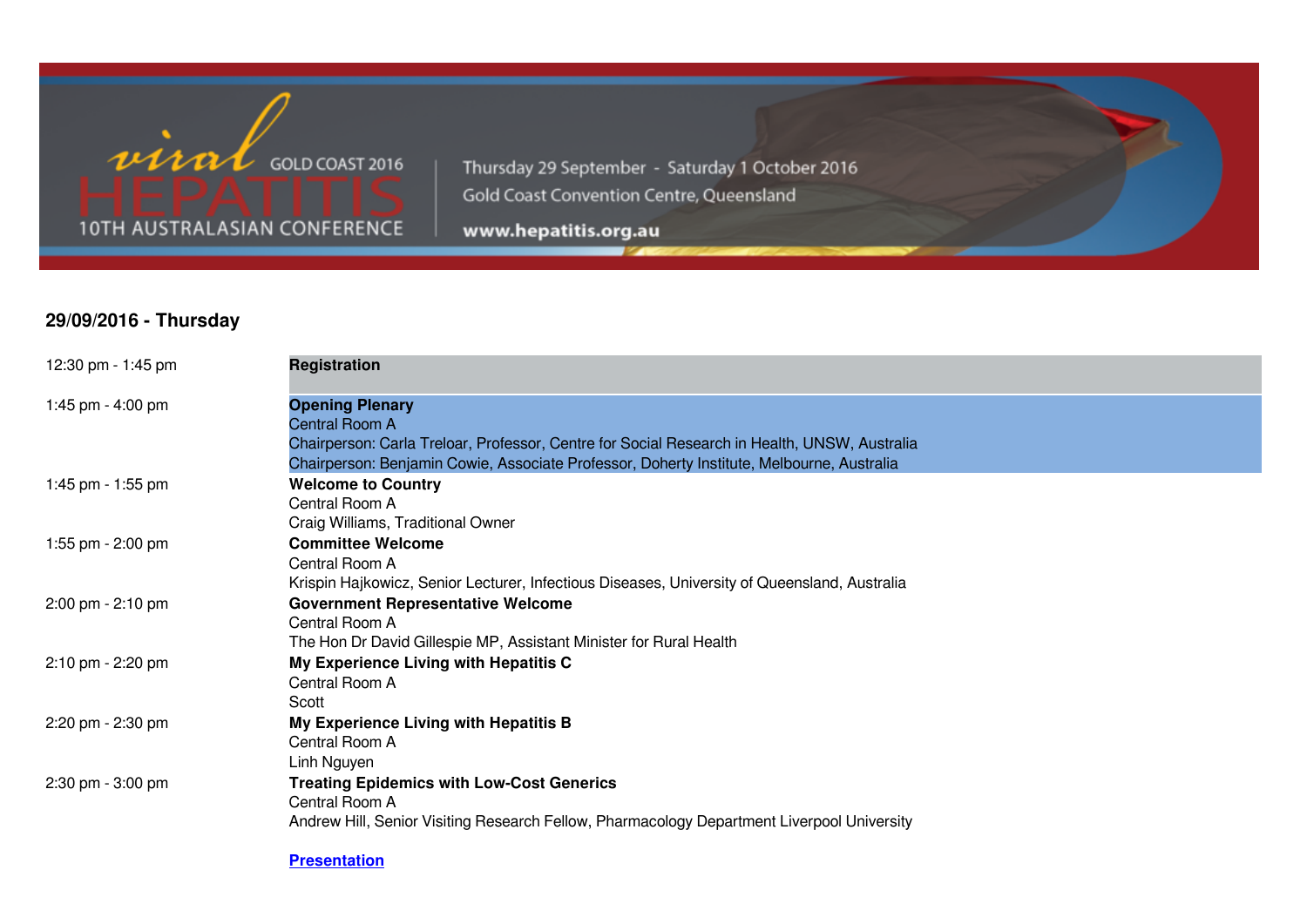| 3:00 pm - 3:30 pm | The Future of Hep C Care for People Who Use Drugs: Lessons from a Community-Based, Harm Reduction, Client-Driven Program<br>in Toronto, Canada<br>Central Room A<br>Zoe Dodd, co-founder and Program Coordinator, Toronto Community Hep C Program, Toronto, Canada                                                                                                                                                                       |                                                                                                                                                                                                                                                                                                                    |                                                                                                                                                                                                                                                                                            |  |  |
|-------------------|------------------------------------------------------------------------------------------------------------------------------------------------------------------------------------------------------------------------------------------------------------------------------------------------------------------------------------------------------------------------------------------------------------------------------------------|--------------------------------------------------------------------------------------------------------------------------------------------------------------------------------------------------------------------------------------------------------------------------------------------------------------------|--------------------------------------------------------------------------------------------------------------------------------------------------------------------------------------------------------------------------------------------------------------------------------------------|--|--|
|                   | <b>Abstract</b>                                                                                                                                                                                                                                                                                                                                                                                                                          |                                                                                                                                                                                                                                                                                                                    |                                                                                                                                                                                                                                                                                            |  |  |
|                   | <b>Presentation</b>                                                                                                                                                                                                                                                                                                                                                                                                                      |                                                                                                                                                                                                                                                                                                                    |                                                                                                                                                                                                                                                                                            |  |  |
| 3:30 pm - 4:00 pm | The New HCV treatment Era in Australia: Early Lessons                                                                                                                                                                                                                                                                                                                                                                                    |                                                                                                                                                                                                                                                                                                                    |                                                                                                                                                                                                                                                                                            |  |  |
|                   | Central Room A                                                                                                                                                                                                                                                                                                                                                                                                                           |                                                                                                                                                                                                                                                                                                                    |                                                                                                                                                                                                                                                                                            |  |  |
|                   | Greg Dore, Head, Kirby Institute, UNSW, Australia                                                                                                                                                                                                                                                                                                                                                                                        |                                                                                                                                                                                                                                                                                                                    |                                                                                                                                                                                                                                                                                            |  |  |
| 4:00 pm - 4:30 pm | <b>Afternoon Tea</b><br>Exhibition Hall, Hall 1                                                                                                                                                                                                                                                                                                                                                                                          |                                                                                                                                                                                                                                                                                                                    |                                                                                                                                                                                                                                                                                            |  |  |
| 4:30 pm - 6:00 pm | <b>Cross Track Session: How can</b><br>we provide better services for<br>people with viral hepatitis?<br>(Models of Care)<br><b>Central Room A</b><br>Chairperson: Emma Day, INHSU<br>Program Manager, Australasian<br>Society for HIV, Viral Hepatitis and<br>Sexual Health Medicine, Sydney,<br><b>Australia</b><br>Chairperson: Krispin Hajkowicz,<br>Senior Lecturer, Infectious<br>Diseases, University of<br>Queensland, Australia | <b>Cross Track Session:</b><br><b>International Revolution</b><br>Room 5<br>Chairperson: Benjamin Cowie,<br><b>Associate Professor, Doherty</b><br>Institute, Melbourne, Australia<br>Chairperson: Lisa Maher, Program<br><b>Head and NHMRC Senior</b><br>Research Fellow, The Kirby<br>Institute, UNSW, Australia | <b>Cross Track Session: Viral Hepatitides Session</b><br>Room 6<br>Chairperson: David Anderson, Deputy Director, Burnet Institute,<br>Melbourne, Australia<br>Chairperson: Margaret Littlejohn, Senior Medical Scientist, Victorian<br>Infectious Diseases Reference Laboratory, Australia |  |  |
|                   | 4:30pm - 4:45pm Report back<br>from MOC Satellite<br>Central Room A<br>Krispin Hajkowicz, Senior Lecturer, Professor, Doherty Institute,<br>Infectious Diseases, University of<br>Queensland, Australia                                                                                                                                                                                                                                  | 4:30pm - 4:35pm Introduction<br>Room 5<br>Benjamin Cowie, Associate<br>Melbourne, Australia<br><b>Presentation</b>                                                                                                                                                                                                 | 4:30pm - 5:00pm Hepatitis A Outbreaks in Australia<br>Room 6<br>Scott Bowden, Senior Medical Scientist, Victorian Infectious Diseases<br>Reference Laboratory, Australia<br><b>Abstract</b>                                                                                                |  |  |
|                   | <b>Presentation</b>                                                                                                                                                                                                                                                                                                                                                                                                                      |                                                                                                                                                                                                                                                                                                                    |                                                                                                                                                                                                                                                                                            |  |  |
|                   |                                                                                                                                                                                                                                                                                                                                                                                                                                          |                                                                                                                                                                                                                                                                                                                    | <b>Presentation</b>                                                                                                                                                                                                                                                                        |  |  |
|                   |                                                                                                                                                                                                                                                                                                                                                                                                                                          |                                                                                                                                                                                                                                                                                                                    |                                                                                                                                                                                                                                                                                            |  |  |

**4:45pm - 5:00pm Liver Disease Burden and Clinical Follow-Up during a Liver Health Promotion 4:35pm - 4.50pm Australia's Progress Towards the National Hepatitis Strategy Targets**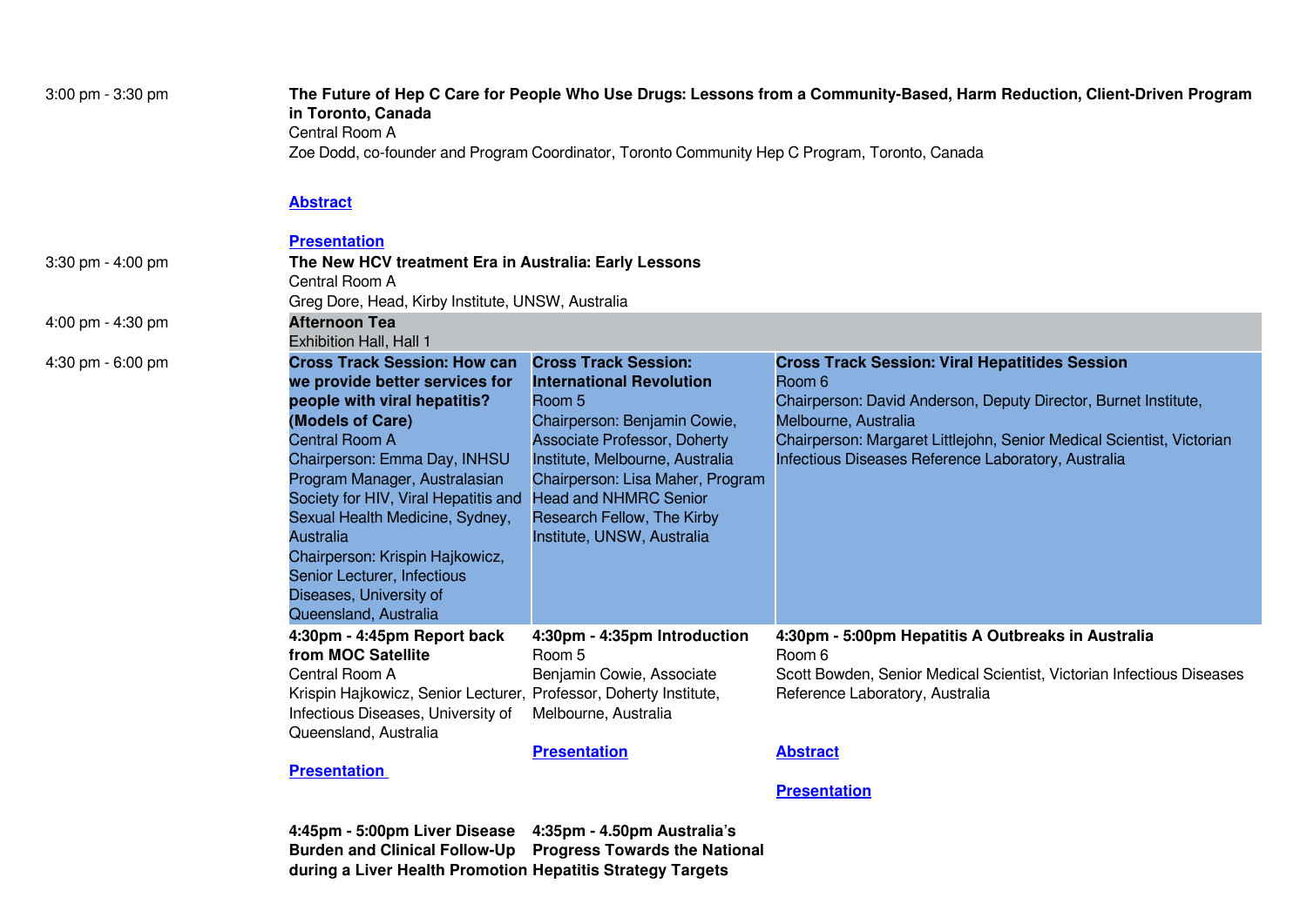**Intervention Integrating Non-Invasive Liver Disease Screening in Drug and Alcohol** Program Head, Kirby Institute, **Settings: The Liverlife Study** Central Room A Jason Grebely, Associate Professor, The Kirby Institute, UNSW, Australia Room 5 NSW, Australia

John Kaldor, Professor and

#### **[Abstract](https://www.eiseverywhere.com/file_uploads/461201f1a75d38036f45a974c32f8487_097_JasonGrebely.pdf)**

#### **[Presentation](https://www.eiseverywhere.com/file_uploads/25bcd3392946d5543e5d084932a7e2d1_1645ThuJasonGrebely_vMay.pdf)**

| 5:00pm - 5:15pm Quihn                                          | 4:50pm - 5:05pm UNGASS and | 5:00pm - 5:30pm - Hepatitis Delta Virus in Australia                                  |
|----------------------------------------------------------------|----------------------------|---------------------------------------------------------------------------------------|
| <b>Treatment Management</b>                                    | <b>Beyond</b>              | Room 6                                                                                |
| <b>Program: An Evolving HCV</b>                                | Room 5                     | Kathy Jackson, Senior Scientist, Victorian Infectious Diseases                        |
| <b>Treatment Model for People</b>                              |                            | Kathryn Leafe, Executive Director, Reference Laboratory, Doherty Institute, Australia |
| who Inject Drugs - a Community Needle Exchange Services Trust, |                            |                                                                                       |
| <b>Prescribing Model in</b>                                    | New Zealand                |                                                                                       |
| Queensland, Australia                                          |                            |                                                                                       |
| Central Room A                                                 | <b>Presentation</b>        | Abstract                                                                              |
| Nik Alexander, Senior Program                                  |                            |                                                                                       |
| Manager - Harm Reduction                                       |                            |                                                                                       |
| Services, Queensland Injectors                                 |                            |                                                                                       |
| Health Network (QuIHN), Australia                              |                            |                                                                                       |

**[Abstract](https://www.eiseverywhere.com/file_uploads/c11bc76c36cff41eb075aec68bd503ff_148_NikAlexander.pdf)**

**[Presentation](https://www.eiseverywhere.com/file_uploads/16de5329367b9548beb3a305fcf35c3d_1700ThuNikAlexander_vMay.pdf)**

**5:05pm - 5:20pm International viral hepatitis responses for**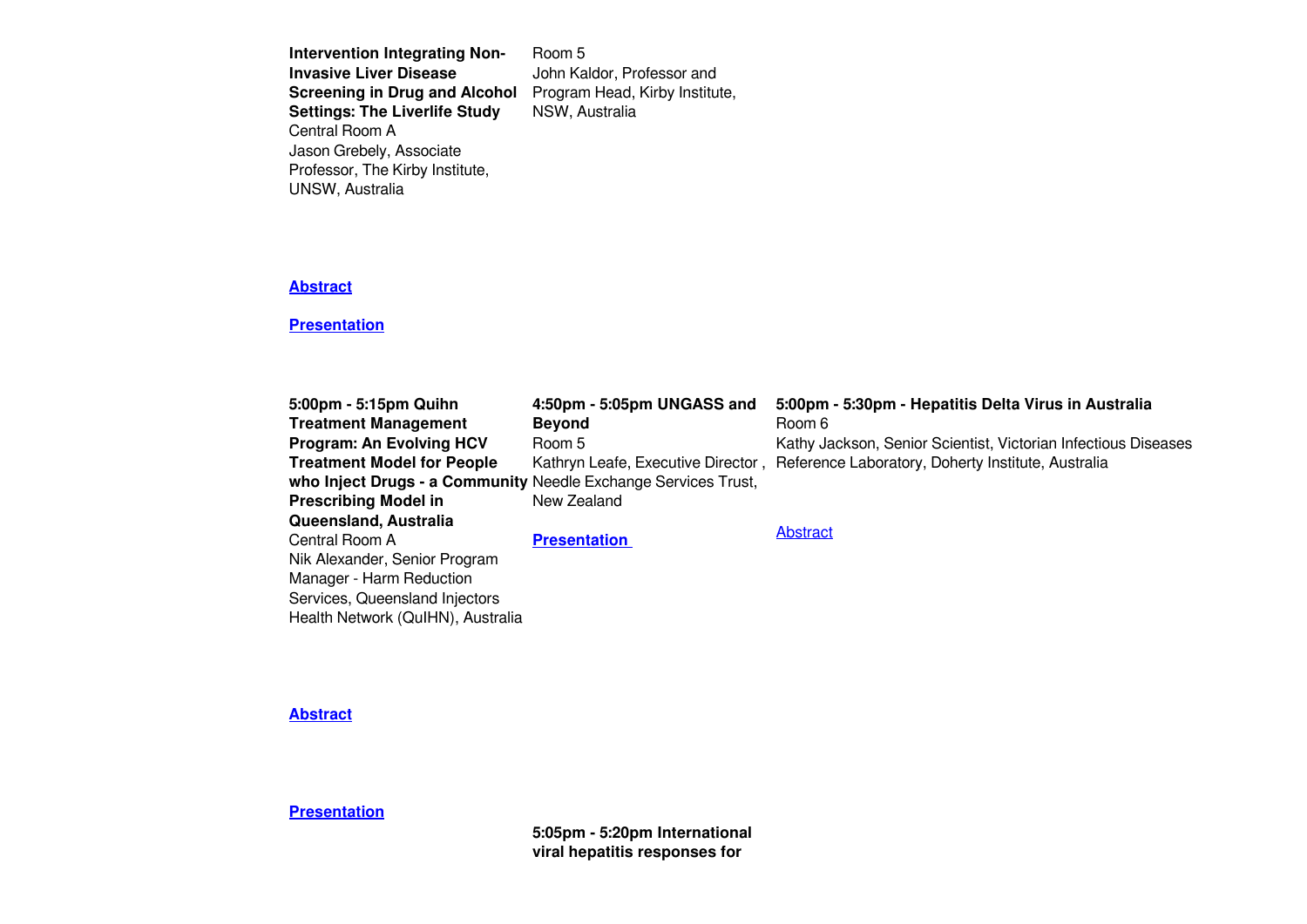|                                     | indigenous peoples                      |
|-------------------------------------|-----------------------------------------|
|                                     | Room 5                                  |
|                                     | James Ward, Head, Infectious            |
|                                     | Diseases Research Aboriginal and        |
|                                     | Torres Strait Islander Health,          |
|                                     | SAHMRI, Australia                       |
| 5:15pm - 5:30pm One Size Does       | 5:20pm - 5:35pm WHO and                 |
| <b>Not Fit All: Two Hepatitis B</b> | hepatitis: what the elimination         |
| <b>Outreach Testing Models</b>      | agenda means for the Region             |
| Central Room A                      | (via Skype)                             |
| Marina Suarez, Health Promotion     | Room 5                                  |
| Officer, Multicultural HIV and      | Nick Walsh MD PhD, Medical              |
| Hepatitis Service, Australia        | Officer   Viral Hepatitis, World        |
|                                     | <b>Health Organization, Philippines</b> |
|                                     |                                         |

| 5:30pm - 6:00pm Panel                                          | 5:35pm - 6:00pm Panel              | 5:30pm - 6:00pm - Update on Hepatitis E in Australia                                                        |
|----------------------------------------------------------------|------------------------------------|-------------------------------------------------------------------------------------------------------------|
| <b>Discussion</b>                                              | <b>Discussion</b>                  | Room 6                                                                                                      |
| Central Room A                                                 | Room 5                             | David Siebert, Infectious Diseases Physician and microbiologist,                                            |
|                                                                |                                    | Krispin Hajkowicz, Senior Lecturer, Rebecca Guy, Associate Professor, Princess Alexandra Hospital, Brisbane |
| Infectious Diseases, University of                             | Kirby Institute, UNSW, Australia   |                                                                                                             |
| Queensland, Australia                                          | James Ward, Head, Infectious       |                                                                                                             |
| Jason Grebely, Associate                                       | Diseases Research Aboriginal and   |                                                                                                             |
| Professor, The Kirby Institute,                                | Torres Strait Islander Health,     |                                                                                                             |
| UNSW, Australia                                                | SAHMRI, Australia                  |                                                                                                             |
| Nik Alexander, Senior Program                                  | Kathryn Leafe, Executive Director, |                                                                                                             |
| Manager - Harm Reduction                                       | Needle Exchange Services Trust,    |                                                                                                             |
| Services, Queensland Injectors                                 | New Zealand                        |                                                                                                             |
| Health Network (QuIHN), Australia                              | Nick Walsh MD PhD, Medical         |                                                                                                             |
| Marina Suarez, Health Promotion                                | Officer   Viral Hepatitis, World   |                                                                                                             |
| Officer, Multicultural HIV and                                 | Health Organization, Philippines   |                                                                                                             |
| Hepatitis Service, Australia                                   | Benjamin Cowie, Associate          |                                                                                                             |
| Zoe Dodd, co-founder and Program Professor, Doherty Institute, |                                    |                                                                                                             |
| Coordinator, Toronto Community                                 | Melbourne, Australia               |                                                                                                             |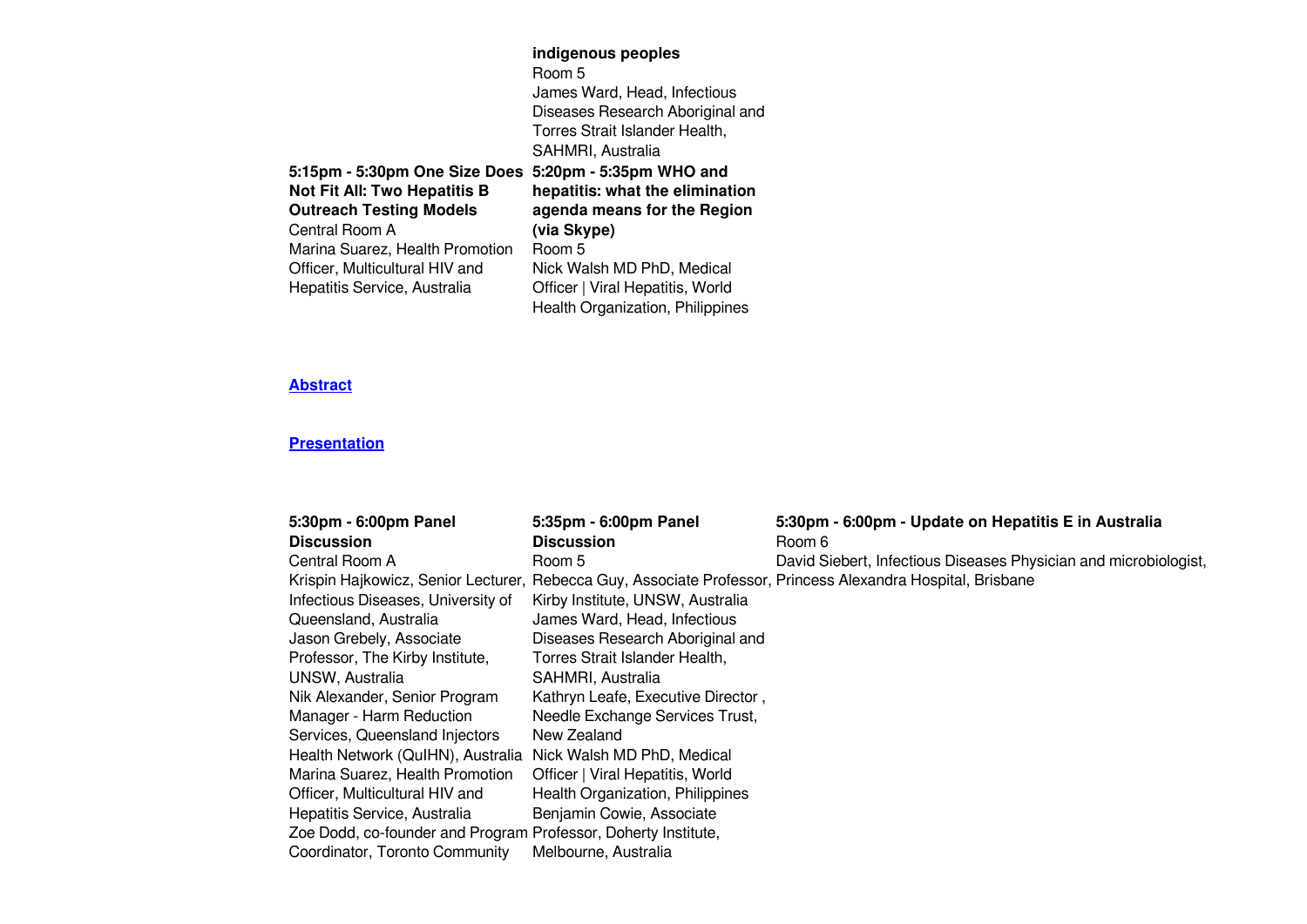|                      | Hep C Program, Toronto, Canada Lisa Maher, Program Head and                                                                                            |
|----------------------|--------------------------------------------------------------------------------------------------------------------------------------------------------|
|                      | Emma Day, INHSU Program<br>NHMRC Senior Research Fellow,                                                                                               |
|                      | Manager, Australasian Society for The Kirby Institute, UNSW,<br>Australia                                                                              |
|                      | HIV, Viral Hepatitis and Sexual<br>Health Medicine, Sydney, Australia                                                                                  |
| 6:00 pm - 8:00 pm    | <b>Welcome Reception and Poster Viewing</b>                                                                                                            |
|                      | <b>Exhibition Hall, Hall 1</b>                                                                                                                         |
| 6:10 pm - 6:40 pm    | Launch of the Kirby and CSRH Surveillance Reports                                                                                                      |
|                      | Central Room A                                                                                                                                         |
|                      | Greg Dore, Head, Kirby Institute, UNSW, Australia                                                                                                      |
|                      | Carla Treloar, Professor, Centre for Social Research in Health, UNSW, Australia                                                                        |
|                      | James Ward, Head, Infectious Diseases Research Aboriginal and Torres Strait Islander Health, SAHMRI, Australia                                         |
| 30/09/2016 - Friday  |                                                                                                                                                        |
| 6.30 am              | <b>Registration Opens</b>                                                                                                                              |
| 7:00 am - 8:45 am    | BMS Breakfast Satellite Session - HCV Elimination by 2026. Australia leads the world                                                                   |
|                      | Central Room A                                                                                                                                         |
|                      | Moderator: Dr Norman Swan, ABC Health Report                                                                                                           |
| 7:00 am - 8:45 am    | <b>Panellists</b>                                                                                                                                      |
|                      | Central Room A                                                                                                                                         |
|                      | Brent Allan, Living Positive Victoria, Melbourne, Australia                                                                                            |
|                      | Joanne Morgan, Australian Hepatology Association & Royal Adelaide Hospital, Adelaide, Australia                                                        |
|                      | Levinia Crooks, Adjunct Associate Professor, Australasian Society for HIV, Viral Hepatitis and Sexual Health Medicine, Sydney, Australia               |
|                      | Mark O'Reilly, Dr, Prahran Market Clinic, Melbourne, Australia                                                                                         |
|                      | Greg Dore, Head, Kirby Institute, UNSW, Australia                                                                                                      |
|                      | Andrew Lloyd, Professor, Kirby Institute, Prince of Wales Hospital, and Justice Health & Forensic Mental Health Network, New South Wales,<br>Australia |
|                      | Helen Tyrrell, CEO, Hepatitis Australia, ACT, Australia                                                                                                |
| $9:00$ am - 10:30 am | <b>Plenary 2</b>                                                                                                                                       |
|                      | Central Room A                                                                                                                                         |
|                      | Chairperson: Scott Bowden, Senior Medical Scientist, Victorian Infectious Diseases Reference Laboratory, Australia                                     |
|                      | Chairperson: Gail Matthews, A/Professor, Kirby Institute, UNSW, Australia                                                                              |
| 9:00 am - 9:30 am    | Hepatitis Transmission and Prevention: Exploring the Role that the Law Plays in Shaping Blood Borne Virus Epidemics                                    |
|                      | Central Room A                                                                                                                                         |
|                      | Kate Seear, ARC DECRA Fellow and Senior Lecturer in Law, Monash University, Victoria, Australia                                                        |
|                      | Abstract                                                                                                                                               |
|                      |                                                                                                                                                        |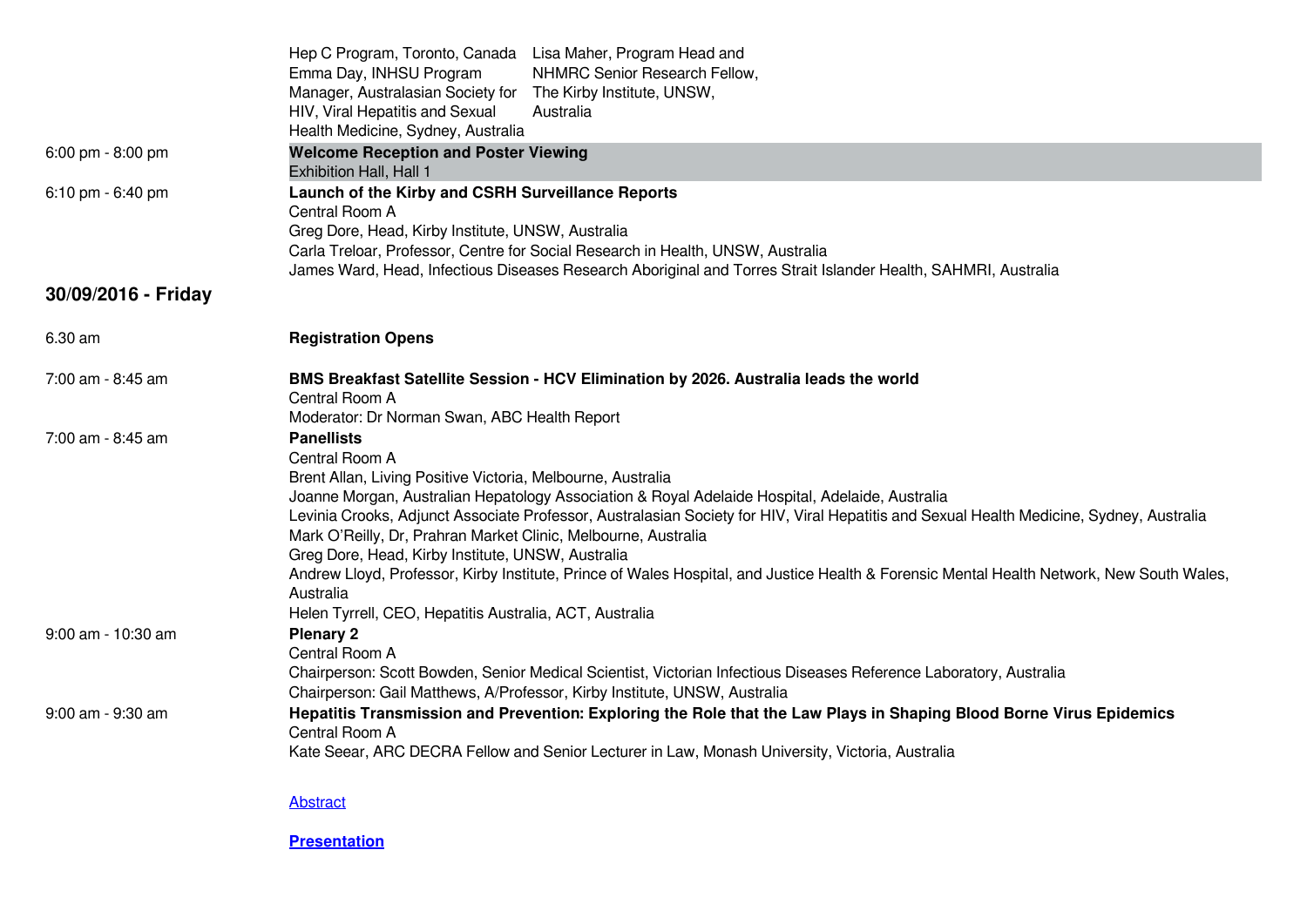| 9:30 am - 10:00am   | Central Room A<br>Alex Ploss, PhD, Assistant Professor, Princeton University, USA                                                                                                                                                                                                                                                                            | Deciphering Host Range Restrictions of Human Hepatitis Viruses                                                                                                                                                                                                                                                  |                                                                                                                                                                                                            |                                                                                                                                                                                                                                                                                          |
|---------------------|--------------------------------------------------------------------------------------------------------------------------------------------------------------------------------------------------------------------------------------------------------------------------------------------------------------------------------------------------------------|-----------------------------------------------------------------------------------------------------------------------------------------------------------------------------------------------------------------------------------------------------------------------------------------------------------------|------------------------------------------------------------------------------------------------------------------------------------------------------------------------------------------------------------|------------------------------------------------------------------------------------------------------------------------------------------------------------------------------------------------------------------------------------------------------------------------------------------|
| 10:00 am - 10:30 am | <b>Abstract</b><br>Central Room A                                                                                                                                                                                                                                                                                                                            | Recommendations for the Management of Hepatitis C Virus Infection: Australian and International Guidelines<br>Alex Thompson, Director of Gastroenterology, St Vincent's Hospital, Melbourne, Victoria, Australia                                                                                                |                                                                                                                                                                                                            |                                                                                                                                                                                                                                                                                          |
|                     | <b>Presentation</b>                                                                                                                                                                                                                                                                                                                                          |                                                                                                                                                                                                                                                                                                                 |                                                                                                                                                                                                            |                                                                                                                                                                                                                                                                                          |
| 10:30 am - 11:00 am | <b>Morning Tea</b><br>Exhibition Hall, Hall 1                                                                                                                                                                                                                                                                                                                |                                                                                                                                                                                                                                                                                                                 |                                                                                                                                                                                                            |                                                                                                                                                                                                                                                                                          |
| 11:00 am - 12:30 pm | Epidemiology, Public Health &<br><b>Prevention - Epidemiology and</b><br>natural history of hepatitis B &<br>C<br>Central Room A<br>Chairperson: Jess Howell, NHMRC & Research Officer, AIVL,<br>Post Doctoral research fellow,<br>Burnet Institute, Australia<br>Chairperson: Peter Higgs, Senior<br>Lecturer, La Trobe University,<br>Melbourne, Australia | Good community responses to Treatment and Management<br>priority populations<br>Central Room C<br>Chairperson: Christian Vega, Policy Hepatologist, Royal Prince Alfred<br>Canberra, Australia<br>Chairperson: Elena Cama,<br>Research Associate, Centre for<br>Social Research in Health at<br>UNSW, Australia | <b>Community &amp; Social Research - Clinical - Developments in HBV</b><br>Room 5<br>Chairperson: Simone Strasser,<br>Hospital<br>Chairperson: Paul Clark,<br>Gastroenterologist, Queensland,<br>Australia | <b>Community &amp; Social Research -</b><br><b>Culture and engagement - CALD</b><br>& Indigenous<br>Room 6<br>Chairperson: Benjamin Cowie,<br>Associate Professor, Doherty<br>Institute, Melbourne, Australia<br>Chairperson: Helen Tyrrell, CEO,<br>Hepatitis Australia, ACT, Australia |
| 11:00 am - 11:15 am | <b>Prevalence of Hepatitis C</b><br>among Aboriginal and Torres<br><b>Strait Islander Australians: A</b><br><b>Meta-Analysis</b><br>Central Room A<br>Dr Mary Ellen Harrod, Chief<br>Executive Officer, NSW Users and Australia<br>AIDS Association, Australia                                                                                               | Advocates in Action: The work 11:00am - 11:20am HBV<br>of Hepatitis Victoria Community Treatment: Past, Present and<br><b>Advocates</b><br>Central Room C<br>Ross Williams, Community<br>Advocate, Hepatitis Victoria,<br>Nafisa Yussf, Community Advocate Australia<br>, Hepatitis Victoria, Australia         | the Future<br>Room 5<br>Scott Bowden, Senior Medical<br>Scientist, Victorian Infectious<br>Diseases Reference Laboratory,<br><b>Presentation</b>                                                           | <b>Engaging Diverse Communities</b><br>in the Response to Hepatitis B:<br>The Hepatitis B Community<br><b>Alliance NSW</b><br>Room 6<br>Marina Suarez, Health Promotion<br>Officer, Multicultural HIV and<br>Hepatitis Service, Australia                                                |

**[Abstract](https://www.eiseverywhere.com/file_uploads/6d02b60a835dd7609d5ef992ee4ef7b3_092_NatalieBeckett.pdf)**

**[Abstract](https://www.eiseverywhere.com/file_uploads/ffd9c53d0297808d5300ac2e64781828_108_MarinaSuarez.pdf)**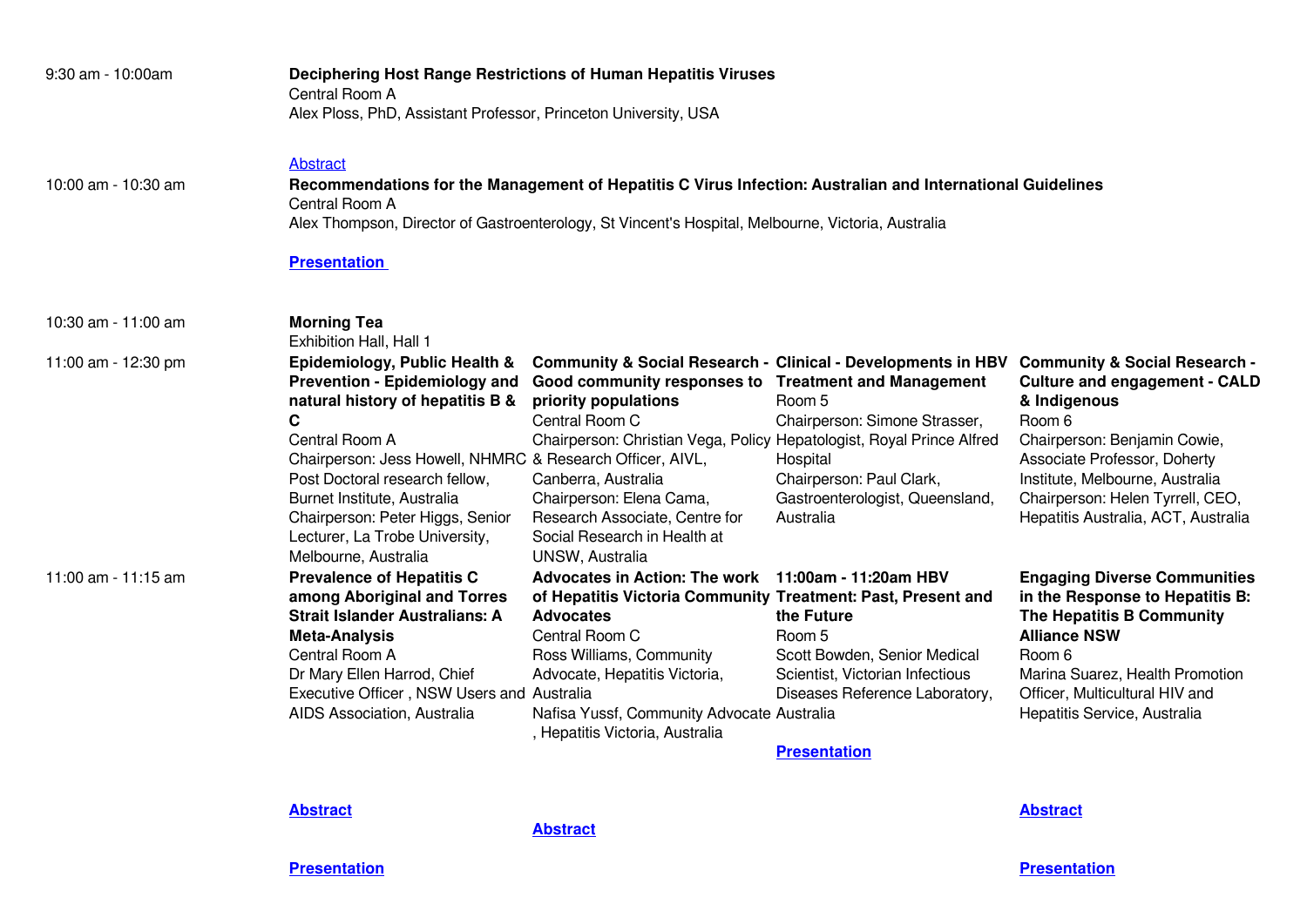| 11:15 am - 11:30 am | Life in People Who Inject Drugs and Treatment among<br>with Hepatitis C Virus<br>Central Room A<br>Stelliana Goutzamanis, student<br>(honours), The Burnet Institute,<br>Australia                                      | <b>Aboriginal People Living with</b><br><b>Hepatitis C</b><br>Central Room C<br>Loren Brener, Senior Research<br>Fellow, Centre for Social Research<br>in Health, Australia                                                                                                                                                         | Hepatic Fibrosis and Quality of Experiences of Diagnosis, Care 11:20am - 11:30am Distance and "You Know In the Community<br><b>Disparity</b><br>Room 5<br>Jane Davies, Senior Clinical<br>Research Fellow, Menzies School<br>of Health Research, Australia       | When They Heard of Something<br>and Then You Can't Even Be<br><b>With Them": Lived Experiences</b><br>of Chronic Hepatitis B among<br>South Sudanese in Australia<br>Room 6<br>William Mude, PhD Candidate,<br>Australian Research Centre for Sex,<br>Health and Society; La Trobe<br>University, Australia |
|---------------------|-------------------------------------------------------------------------------------------------------------------------------------------------------------------------------------------------------------------------|-------------------------------------------------------------------------------------------------------------------------------------------------------------------------------------------------------------------------------------------------------------------------------------------------------------------------------------|------------------------------------------------------------------------------------------------------------------------------------------------------------------------------------------------------------------------------------------------------------------|-------------------------------------------------------------------------------------------------------------------------------------------------------------------------------------------------------------------------------------------------------------------------------------------------------------|
|                     | <b>Abstract</b>                                                                                                                                                                                                         | <b>Abstract</b>                                                                                                                                                                                                                                                                                                                     |                                                                                                                                                                                                                                                                  |                                                                                                                                                                                                                                                                                                             |
|                     | <b>Presentation</b>                                                                                                                                                                                                     | <b>Presentation</b>                                                                                                                                                                                                                                                                                                                 |                                                                                                                                                                                                                                                                  | <b>Abstract</b>                                                                                                                                                                                                                                                                                             |
| 11:45 am - 12:00 pm | <b>Trends in Hepatocellular</b><br>Carcinoma among People with a and Syringes: What<br>HBV or HCV Notification in New Opportunities Exist for BBV<br>2000 and 2014<br>Central Room A<br>Kirby institute-UNSW, Australia | The Prison Economy of Needles 11:40am - 12:30pm Case<br>South Wales, Australia between Risk Reduction When Prices are Scott Bowden, Senior Medical<br>so High?<br>Central Room C<br>Reem Waziry, PhD candidate, The Carla Treloar, Professor, Centre for Australia<br>Social Research in Health, UNSW, Jane Davies, Senior Clinical | <b>Discussion</b><br>Room 5<br>Scientist, Victorian Infectious<br>Diseases Reference Laboratory,                                                                                                                                                                 | Liverzone<br>Room 6<br>Hande Noyan, Care and Support<br>Women's Health Coordinator,<br>Northern Territory AIDS and<br>Hepatitis Council, Australia                                                                                                                                                          |
|                     | <b>Abstract</b><br><b>Presentation</b>                                                                                                                                                                                  | Australia<br><b>Abstract</b>                                                                                                                                                                                                                                                                                                        | Research Fellow, Menzies School<br>of Health Research, Australia<br>Jacqui Richmond, Research Fellow<br>/ Clinical Nurse Consultant, La<br>Trobe University / Melbourne<br>Health, Australia<br>Moderator: Simone Strasser,<br>Hepatologist, Royal Prince Alfred | <b>Abstract</b><br><b>Presentation</b>                                                                                                                                                                                                                                                                      |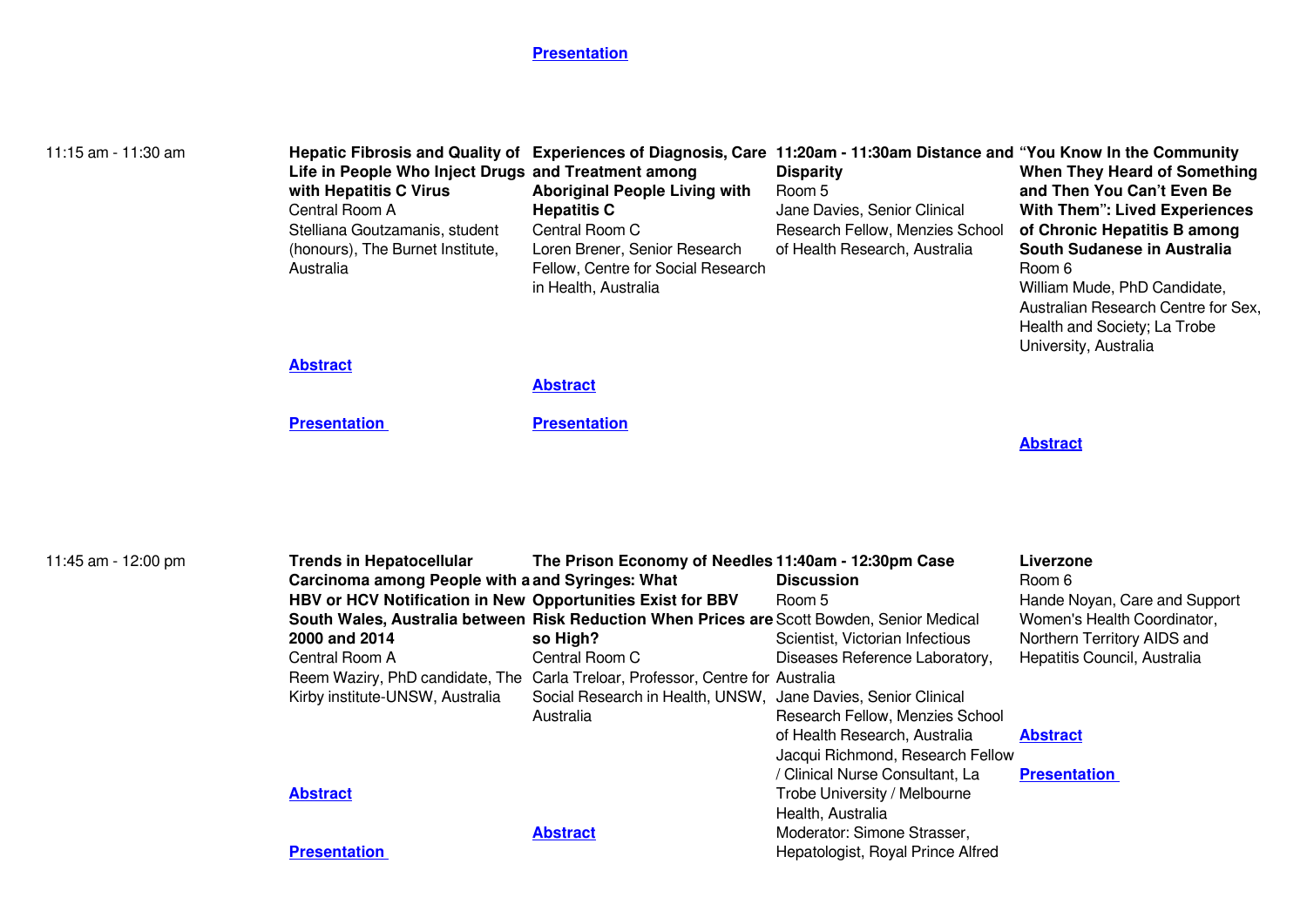Hospital Moderator: Paul Clark, Gastroenterologist, Queensland, Australia

| 12:00 pm - 12:15 pm | <b>Hepatitis B Prevalence in</b><br><b>Communities in the Eastern</b><br>African region: A Systematic<br><b>Literature Review</b><br>Central Room A<br>William Mude, PhD Candidate,<br>Australian Research Centre for Sex,<br>Health and Society; La Trobe<br>University, Australia                                 | A Community Collaboration for<br>an Improved Policy Response<br>to BBVS in Australian Prisons<br>Central Room C<br>Kevin Marriott, Policy Officer,<br>Hepatitis Australia, Australia                                                                                                                        |                                                                                                                                                          | <b>Deadly Grandmothers; Proper</b><br><b>Way Partnerships, Supporting</b><br><b>Elders Working with Young</b><br><b>People in Community</b><br>Room 6<br>Jodie Walton, BBV & STI Education<br>Project Officer, Hepatitis<br>Queensland, Australia                                       |
|---------------------|---------------------------------------------------------------------------------------------------------------------------------------------------------------------------------------------------------------------------------------------------------------------------------------------------------------------|-------------------------------------------------------------------------------------------------------------------------------------------------------------------------------------------------------------------------------------------------------------------------------------------------------------|----------------------------------------------------------------------------------------------------------------------------------------------------------|-----------------------------------------------------------------------------------------------------------------------------------------------------------------------------------------------------------------------------------------------------------------------------------------|
|                     |                                                                                                                                                                                                                                                                                                                     | <b>Abstract</b>                                                                                                                                                                                                                                                                                             |                                                                                                                                                          |                                                                                                                                                                                                                                                                                         |
|                     | <b>Abstract</b>                                                                                                                                                                                                                                                                                                     | <b>Presentation</b>                                                                                                                                                                                                                                                                                         |                                                                                                                                                          | <b>Abstract</b>                                                                                                                                                                                                                                                                         |
|                     |                                                                                                                                                                                                                                                                                                                     |                                                                                                                                                                                                                                                                                                             |                                                                                                                                                          | <b>Presentation</b>                                                                                                                                                                                                                                                                     |
| 12:15 am - 12:30 am | <b>Discussion</b><br>Central Room A                                                                                                                                                                                                                                                                                 | <b>Discussion</b><br>Central Room C                                                                                                                                                                                                                                                                         |                                                                                                                                                          | <b>Discussion</b><br>Room 6                                                                                                                                                                                                                                                             |
| 12:30 pm - 1:30 pm  | Lunch<br>Exhibition Hall, Hall 1                                                                                                                                                                                                                                                                                    |                                                                                                                                                                                                                                                                                                             |                                                                                                                                                          |                                                                                                                                                                                                                                                                                         |
| 12:50 pm - 1:15pm   | <b>AHA Adherance Guidelines Launch</b><br>Room 5                                                                                                                                                                                                                                                                    |                                                                                                                                                                                                                                                                                                             |                                                                                                                                                          |                                                                                                                                                                                                                                                                                         |
| 12:50 pm - 1:15pm   | Room 6                                                                                                                                                                                                                                                                                                              | <b>Centre for Social Research in Health - Community Consultation</b>                                                                                                                                                                                                                                        |                                                                                                                                                          |                                                                                                                                                                                                                                                                                         |
| 1:30 pm - 2:45 pm   | Epidemiology, Public Health &<br><b>Prevention - Informing</b><br>prevention strategies in<br>hepatitis C priority populations Central Room C<br>Central Room A<br>Chairperson: Mark Stoove,<br>Associate Professor, Burnet<br>Institute, Australia<br>Chairperson: Lisa Maher, Program Hepatitis Foundation of New | <b>Community &amp; Social Research - Clinical - Improving outcomes</b><br><b>Enhancing Testing and</b><br><b>Treatment</b><br>Chairperson: Yvonne Drazic, PhD<br>candidate, James Cook University, Australian Hepatology Association<br>Australia<br>Chairperson: Janette Medforth, The Adelaide, Australia | for antiviral therapy for<br><b>Hepatitis B</b><br>Room 5<br>Chairperson: Joanne Morgan,<br>& Royal Adelaide Hospital,<br>Chairperson: Graeme MacDonald, | <b>Basic Science - HBV</b><br>Room 6<br>Chairperson: Peter Revill, Senior<br>Medical Scientist, Victorian<br><b>Infectious Diseases Reference</b><br>Laboratory (VIDRL), Doherty<br>Institute, Victoria, Australia<br>Chairperson: Scott Bowden, Senior<br>Medical Scientist, Victorian |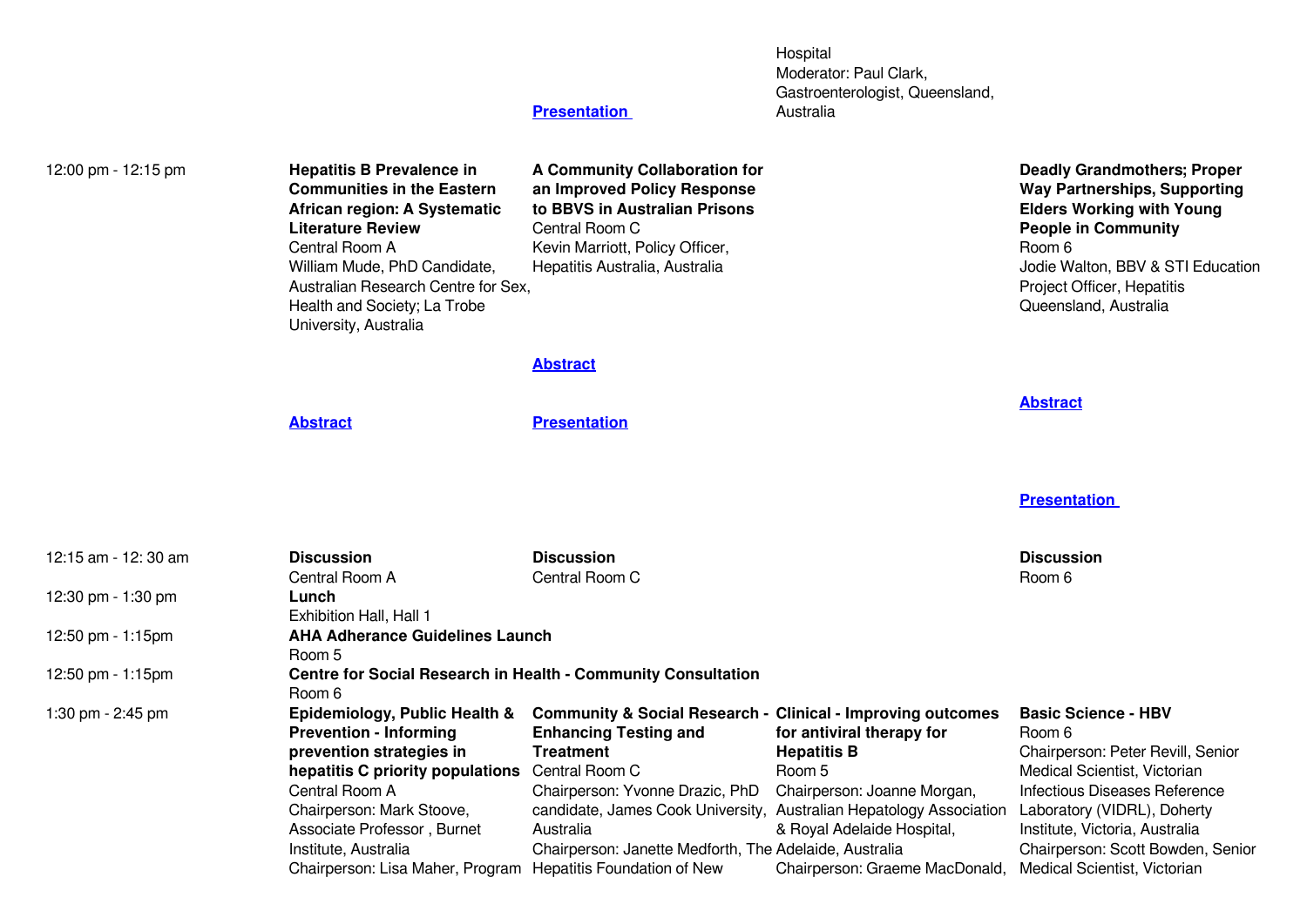|                   | <b>Head and NHMRC Senior</b><br>Research Fellow, The Kirby<br>Institute, UNSW, Australia                                                                                                                                                                                                                                       | Zealand, New Zealand                                                                                                                                                                                                                                   | Senior Staff Specialist, PA-<br>Southside Clinical School, The<br>University of Queensland, Princess<br>Alexandra Hospital, Australia<br><b>Presentation</b>                                                                                                                    | Infectious Diseases Reference<br>Laboratory, Australia                                                                                                                                                                                           |
|-------------------|--------------------------------------------------------------------------------------------------------------------------------------------------------------------------------------------------------------------------------------------------------------------------------------------------------------------------------|--------------------------------------------------------------------------------------------------------------------------------------------------------------------------------------------------------------------------------------------------------|---------------------------------------------------------------------------------------------------------------------------------------------------------------------------------------------------------------------------------------------------------------------------------|--------------------------------------------------------------------------------------------------------------------------------------------------------------------------------------------------------------------------------------------------|
| 1:30 pm - 1:45 pm | <b>Associations with Hepatitis C</b><br>Virus Infection among Men Who Decisions and Experiences of<br>Have Sex with Men in Vietnam<br>Central Room A<br>Nghia Khuu, Head of HIV/AIDS Unit Assessment as Part of a Liver<br>, The Pasteur Institute, Ho Chi Minh Health Promotion Campaign:<br>City, Vietnam<br><b>Abstract</b> | <b>Qualitative Evaluation of the</b><br><b>People Who Inject Drugs Who</b><br><b>Received a Liver Disease</b><br><b>The Liverlife Study</b><br>Central Room C<br>Carla Treloar, Professor, Centre for<br>Social Research in Health, UNSW,<br>Australia | <b>Yes We Can! Optimising</b><br>Treatment and Management of Activate Pi3k/AKT Signalling In<br><b>Chronic Hepatitis B Based on a Cell Culture, Promoting</b><br><b>Disease Registry</b><br>Room 5<br>Ximena Masgoret, Research<br>Assistant, Cancer Council, NSW,<br>Australia | <b>HBV Core Promoter Mutants</b><br>Hepatocarcinogenesis<br>Room 6<br>Anis Khan, Postdoctoral Scientist,<br>The Westmead Institute for Medical<br>Research, Australia                                                                            |
|                   |                                                                                                                                                                                                                                                                                                                                |                                                                                                                                                                                                                                                        | <b>Abstract</b>                                                                                                                                                                                                                                                                 | <b>Abstract</b>                                                                                                                                                                                                                                  |
|                   |                                                                                                                                                                                                                                                                                                                                | <b>Abstract</b>                                                                                                                                                                                                                                        | <b>Presentation</b>                                                                                                                                                                                                                                                             |                                                                                                                                                                                                                                                  |
|                   |                                                                                                                                                                                                                                                                                                                                |                                                                                                                                                                                                                                                        |                                                                                                                                                                                                                                                                                 |                                                                                                                                                                                                                                                  |
| 1:45 pm - 2:00 pm | <b>Stable Incidence of Hepatitis C</b><br><b>Virus Infection among People</b><br>with a History of Injecting Drug<br>Use in an Australian Prison<br>Setting, 2005-2014: The HITS-P<br><b>Study</b><br>Central Room A<br>Evan Cunningham, PhD Candidate, Trobe University / Melbourne<br>Kirby Institute - UNSW, Australia      | <b>Hepatitis B Testing and</b><br><b>Diagnosis Experiences of</b><br>People with Hepatitis B and<br><b>Health Professionals</b><br>Central Room C<br>Jacqui Richmond, Research Fellow Room 5<br>/ Clinical Nurse Consultant, La<br>Health, Australia   | The 'B in It' Programme -<br><b>Community Based Care of</b><br><b>Chronic Hepatitis B Patients</b><br><b>Using a Novel Online Clinical</b><br>Guide<br>Debra O'Leary, Project Officer, St<br>Vincent's Hospital Melbourne,<br>Australia                                         | <b>Viral Kinetic are Significantly</b><br><b>Different In Basal Core</b><br><b>Promoter and Precore Variants</b><br>of Hepatitis B<br>Room 6<br>Zina Valaydon, Gastroenterologist<br>& PhD Fellow, St Vincent's Hospital<br>and VIDRL, Australia |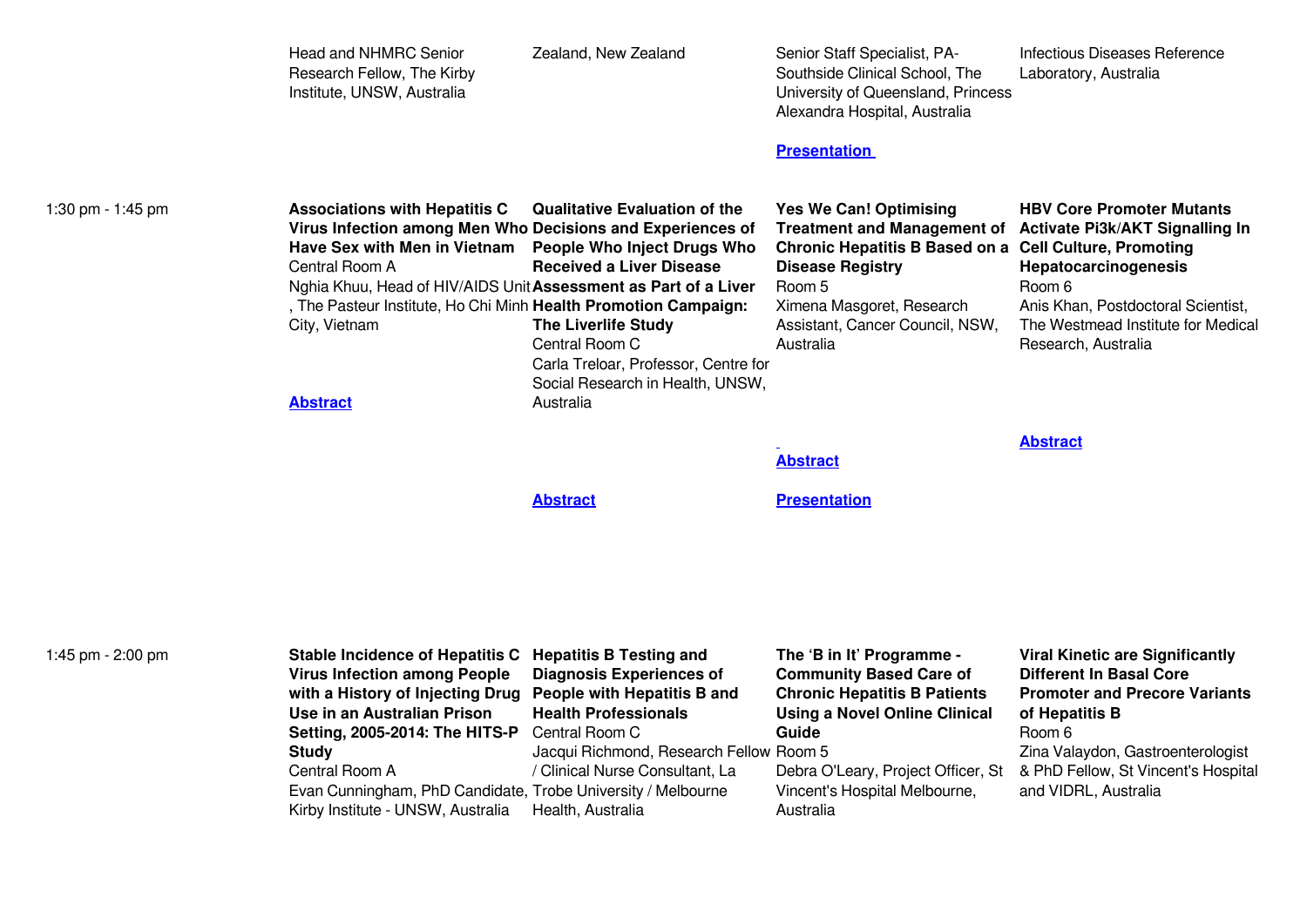|                   | <b>Abstract</b>                                                                                                                                                                                                                 | <b>Abstract</b>                                                                                                                                                                                                                                                  | <b>Abstract</b>                                                                                                                                                                                             | <b>Abstract</b>                                                                                                                                                                                                                                                                                                               |
|-------------------|---------------------------------------------------------------------------------------------------------------------------------------------------------------------------------------------------------------------------------|------------------------------------------------------------------------------------------------------------------------------------------------------------------------------------------------------------------------------------------------------------------|-------------------------------------------------------------------------------------------------------------------------------------------------------------------------------------------------------------|-------------------------------------------------------------------------------------------------------------------------------------------------------------------------------------------------------------------------------------------------------------------------------------------------------------------------------|
|                   |                                                                                                                                                                                                                                 | <b>Presentation</b>                                                                                                                                                                                                                                              |                                                                                                                                                                                                             | <b>Presentation</b>                                                                                                                                                                                                                                                                                                           |
|                   | <b>Presentation</b>                                                                                                                                                                                                             |                                                                                                                                                                                                                                                                  |                                                                                                                                                                                                             |                                                                                                                                                                                                                                                                                                                               |
| 2:00 pm - 2:15 pm | <b>Modelling Hepatitis C Virus</b><br><b>Transmission in a High-Risk</b><br><b>Incarcerated Population</b><br>Central Room A<br>Neil Bretana, PhD student, UNSW, Jack Wallace, Research Fellow,<br>Australia<br><b>Abstract</b> | <b>Hepatitis B Clinical Specialists: Supporting Patients with</b><br><b>Responding to Cultural</b><br><b>Diversity</b><br>Central Room C<br>Australian Research Centre in Sex, Kristen Stone, Clinical Nurse<br>Health and Society, Australia<br><b>Abstract</b> | <b>Chronic Hepatitis B: Improving</b><br>the Patient Experience through Variants Reduces the Rate of<br>a Shared Model of Care<br>Room 5<br>Specialist, Storr Liver Centre,<br>Westmead Hospital, Australia | <b>Deep Sequencing Shows that</b><br>the Presence of HBV BCP/Pc<br><b>HBSAG Loss among HBEAG-</b><br><b>Positive CHB Patients Treated</b><br>with Long-Term Tenofovir DF<br><b>Therapy</b><br>Room 6<br>Margaret Littlejohn, Senior Medical<br>Scientist, Victorian Infectious<br>Diseases Reference Laboratory,<br>Australia |
|                   |                                                                                                                                                                                                                                 |                                                                                                                                                                                                                                                                  | <b>Abstract</b>                                                                                                                                                                                             |                                                                                                                                                                                                                                                                                                                               |
|                   |                                                                                                                                                                                                                                 | <b>Presentation</b>                                                                                                                                                                                                                                              | <b>Presentation</b>                                                                                                                                                                                         |                                                                                                                                                                                                                                                                                                                               |
|                   |                                                                                                                                                                                                                                 |                                                                                                                                                                                                                                                                  |                                                                                                                                                                                                             | <b>Abstract</b>                                                                                                                                                                                                                                                                                                               |
|                   |                                                                                                                                                                                                                                 |                                                                                                                                                                                                                                                                  |                                                                                                                                                                                                             | <b>Presentation</b>                                                                                                                                                                                                                                                                                                           |
|                   |                                                                                                                                                                                                                                 |                                                                                                                                                                                                                                                                  |                                                                                                                                                                                                             |                                                                                                                                                                                                                                                                                                                               |
|                   |                                                                                                                                                                                                                                 |                                                                                                                                                                                                                                                                  |                                                                                                                                                                                                             |                                                                                                                                                                                                                                                                                                                               |
|                   |                                                                                                                                                                                                                                 |                                                                                                                                                                                                                                                                  |                                                                                                                                                                                                             |                                                                                                                                                                                                                                                                                                                               |

| 2:15 pm - 2:30 pm | <b>Hepatitis C Virus Exposure,</b>           | Engaging Affected Communities Viral Outcomes in Patients with Molecular Epidemiology of |                                                                    |                                         |  |
|-------------------|----------------------------------------------|-----------------------------------------------------------------------------------------|--------------------------------------------------------------------|-----------------------------------------|--|
|                   | <b>Infection and Associated Risk</b>         | in Treatment Advocacy                                                                   | <b>Chronic Hepatitis B and</b>                                     | <b>Hepatitis Delta Virus in Oceania</b> |  |
|                   | <b>Behaviours in Two Maximum-</b>            | Campaigning                                                                             | <b>Correlation with Pharmacy</b>                                   | Room 6                                  |  |
|                   | <b>Security Prisons in New South</b>         | Central Room C                                                                          | <b>Adherence Measures</b>                                          | Kathy Jackson, Senior Scientist,        |  |
|                   | <b>Wales, Australia</b>                      | David Pieper, Campaigns                                                                 | Room 5                                                             | Victorian Infectious Diseases           |  |
|                   | Central Room A                               | Coordinator, Hepatitis NSW,                                                             | Nicole Allard, General Practitioner, Reference Laboratory, Doherty |                                         |  |
|                   | Behzad Hajari, Associate Lecturer, Australia |                                                                                         | Doherty, Melbourne, Australia                                      | Institute, Australia                    |  |
|                   | <b>UNSW, Australia</b>                       |                                                                                         |                                                                    |                                         |  |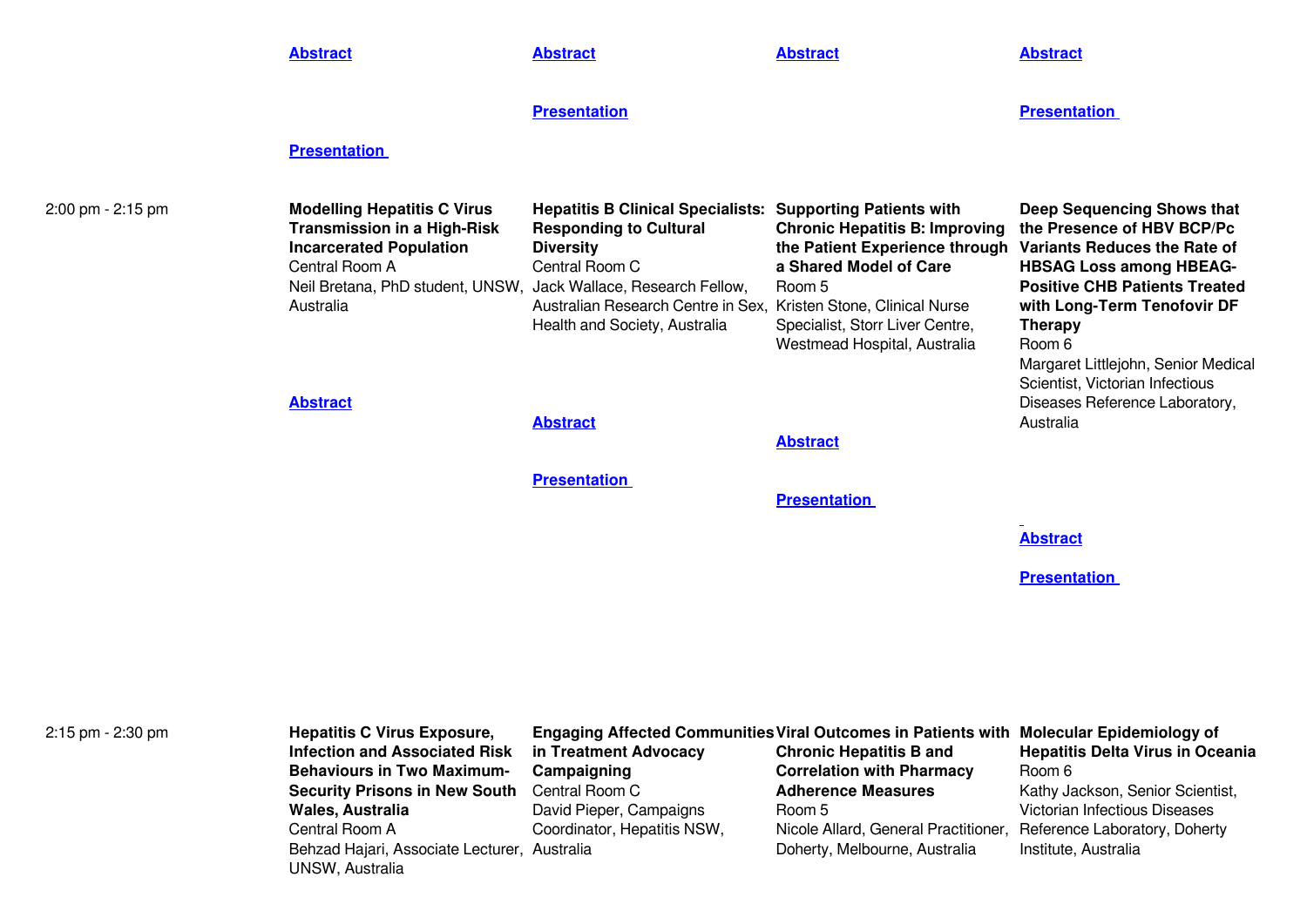|                  | <b>Abstract</b><br><b>Presentation</b> | <b>Abstract</b>                     | <b>Abstract</b>                                                                                                                                                                                                                                                                          | <b>Abstract</b>                                                                                                                                                                                             |
|------------------|----------------------------------------|-------------------------------------|------------------------------------------------------------------------------------------------------------------------------------------------------------------------------------------------------------------------------------------------------------------------------------------|-------------------------------------------------------------------------------------------------------------------------------------------------------------------------------------------------------------|
| 2:30 pm - 2:45pm | <b>Discussion</b><br>Central Room A    | <b>Discussion</b><br>Central Room C | <b>Concordance between Missed</b><br>Days of Hepatitis B Virus Anti-<br><b>Viral Therapy and Virological</b><br><b>Breakthrough</b><br>Room 5<br>Suzanne Sheppard-Law, Senior<br>Research Fellow, University of<br>Technology Sydney/Sydney<br>Children's Hospital Network,<br>Australia | An Immunochromatographic<br><b>Test for Measurement of</b><br>Alanine Aminotransferase (ALT)<br>at Point of Care<br>Room 6<br>David Anderson, Deputy Director,<br>Burnet Institute, Melbourne,<br>Australia |

**[Abstract](https://www.eiseverywhere.com/file_uploads/3c4f89406cb0ce889e4cdc0f7b4b20ff_075_DavidAnderson.pdf)**

| 2:45 pm - 3:05 pm   | Afternoon Tea<br>Exhibition Hall, Hall 1                                                                                              |                                                                                                              |                                                                                                      |                                                                                                                                                                                     |
|---------------------|---------------------------------------------------------------------------------------------------------------------------------------|--------------------------------------------------------------------------------------------------------------|------------------------------------------------------------------------------------------------------|-------------------------------------------------------------------------------------------------------------------------------------------------------------------------------------|
| $3:05$ pm - 4:25 pm | Epidemiology, Public Health &<br>Prevention - Burden of Hepatitis Stigma and other barriers to<br><b>B</b> and Hepatitis C infections | healthcare in the lives of people Room 5                                                                     | <b>Community &amp; Social Research - Clinical - Difficult Scenarios for</b><br><b>HCV</b> management | <b>Basic Science - Is elimination of</b><br>hepatitis C possible without a<br>vaccine?                                                                                              |
|                     | globally and in Australia                                                                                                             | who inject drugs and those                                                                                   | Chairperson: Graeme MacDonald,                                                                       | Room 6                                                                                                                                                                              |
|                     | Central Room A                                                                                                                        | living with Hepatitis C                                                                                      | Senior Staff Specialist, PA-                                                                         | Chairperson: Tanya Applegate,                                                                                                                                                       |
|                     | Chairperson: Nicole Allard, General Central Room C                                                                                    |                                                                                                              | Southside Clinical School, The                                                                       | Senior Lecturer, The Kirby Institute,                                                                                                                                               |
|                     | Practitioner, Doherty, Melbourne,                                                                                                     | Chairperson: Kate Seear, ARC                                                                                 | University of Queensland, Princess UNSW, Australia                                                   |                                                                                                                                                                                     |
|                     | Australia                                                                                                                             | DECRA Fellow and Senior Lecturer Alexandra Hospital, Australia                                               |                                                                                                      | Chairperson: Heidi Drummer,                                                                                                                                                         |
|                     | Chairperson: Jason Grebely,                                                                                                           | in Law, Monash University, Victoria, Chairperson: Krispin Hajkowicz,                                         |                                                                                                      | Laboratory Head, Burnet Institute,                                                                                                                                                  |
|                     | Associate Professor, The Kirby                                                                                                        | Australia                                                                                                    | Senior Lecturer, Infectious                                                                          | Australia                                                                                                                                                                           |
|                     | Institute, UNSW, Australia                                                                                                            | Chairperson: Christian Vega, Policy Diseases, University of                                                  |                                                                                                      |                                                                                                                                                                                     |
|                     |                                                                                                                                       | & Research Officer, AIVL,                                                                                    | Queensland, Australia                                                                                |                                                                                                                                                                                     |
|                     |                                                                                                                                       | Canberra, Australia                                                                                          |                                                                                                      |                                                                                                                                                                                     |
|                     | 3:05pm - 3:10pm Launch of the<br><b>Third National Hepatitis B</b><br><b>Mapping Report</b><br>Central Room A                         | 3:05pm - 3:20pm Stigma among 3:05pm - 3:15pm Difficult<br>and People Who Inject Drugs in Room 5<br>Australia | Ed Gane, Professor of Medicine,                                                                      | 3:05pm - 3:35pm Gaps in<br>People Living With Hepatitis C scenarios for HCV management Experimental Systems Required<br>for Preclinical Testing of HCV<br><b>Vaccine Candidates</b> |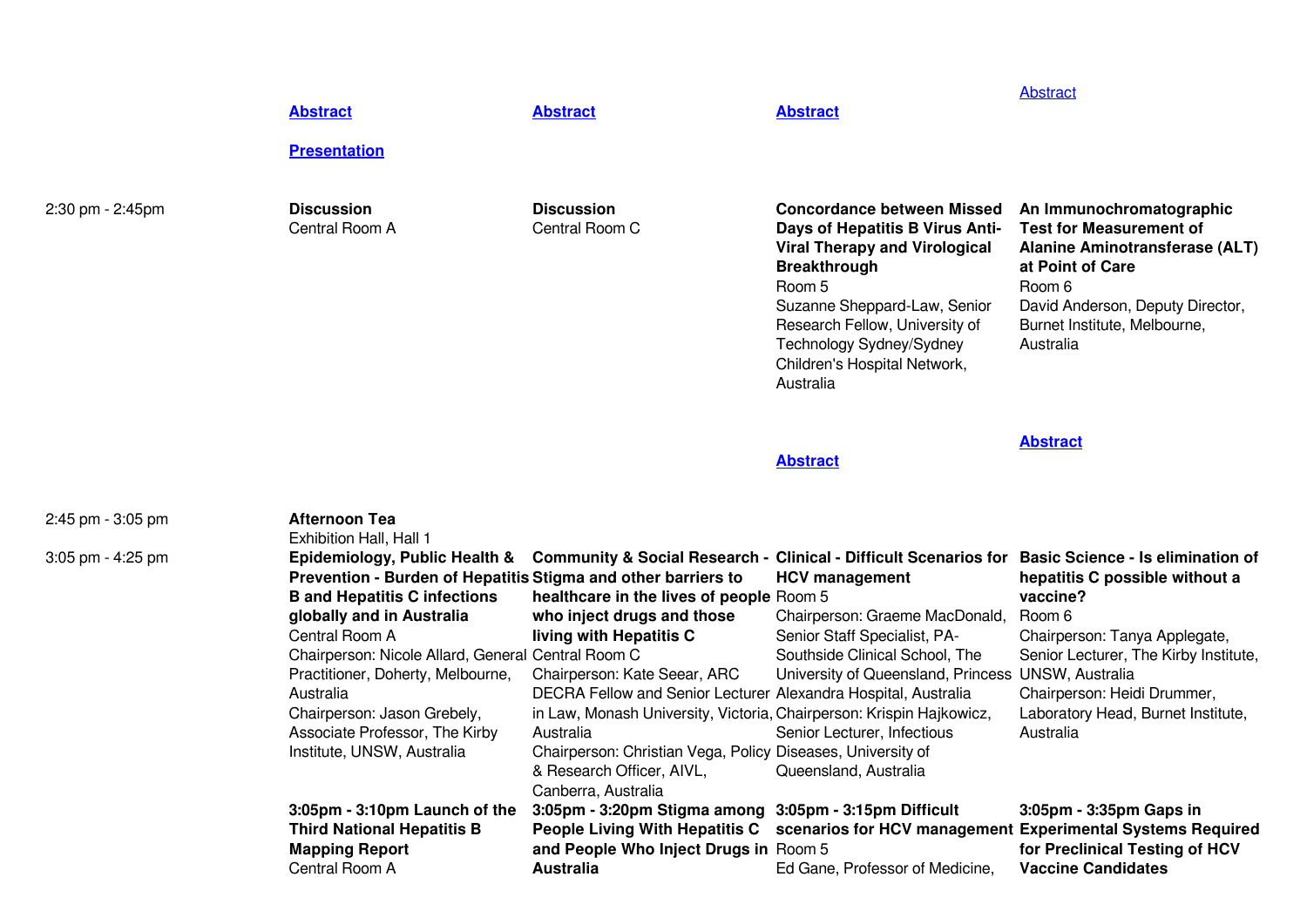| Benjamin Cowie, Associate     | Central Room C                          | University of Auckland, New | Room 6                           |
|-------------------------------|-----------------------------------------|-----------------------------|----------------------------------|
| Professor, Doherty Institute, | Elena Cama, Research Associate, Zealand |                             | Alex Ploss, PhD, Assistant       |
| Melbourne, Australia          | Centre for Social Research in           |                             | Professor, Princeton University, |
|                               | Health at UNSW. Australia               | <b>Presentation</b>         | USA                              |

### **[Abstract](https://www.eiseverywhere.com/file_uploads/b1161d7c84d28ddcd7e1cbd441955bc8_161_CarlaTreloar.pdf)**

## **[Presentation](https://www.eiseverywhere.com/file_uploads/3399f66fbcccdef3d24bb33527c6bbd3_1505FriElenaCama_vMay.pdf)**

| 3:10pm - 3:25pm Global Burden 3:20pm - 3:35pm Beyond the<br>Central Room A | 'Empty Warehouse': Exploring         | 3:15pm - 3:25pm Difficult<br>scenarios for HCV management Elimination: Is it Achievable | 3:35pm - 4:00pm Modelling HCV         |
|----------------------------------------------------------------------------|--------------------------------------|-----------------------------------------------------------------------------------------|---------------------------------------|
| Benjamin Cowie, Associate                                                  | <b>Barriers and Facilitators for</b> | Room 5                                                                                  | <b>What Role Would a Vaccine Play</b> |
| Professor, Doherty Institute,                                              | <b>Reaching Those 'Next In Line'</b> | Olivia Cullen, Clinical nurse                                                           | Room 6                                |
| Melbourne, Australia                                                       | For the New HCV Treatments           | consultant, Royal Brisbane and                                                          | Nick Scott, Econometrician, Burnet    |
|                                                                            | Central Room C                       | Women's Hospital, Australia                                                             | Institute, Australia                  |
| <b>Presentation</b>                                                        | Angella Duvnjak, Program             |                                                                                         |                                       |
|                                                                            | Manager, Australian Injecting and    |                                                                                         | <b>Presentation</b>                   |
|                                                                            | Illicit Drug Users League, Australia |                                                                                         |                                       |

#### **[Abstract](https://www.eiseverywhere.com/file_uploads/d620e1a7dff436ed5b6566b62a616664_085_AngellaDuvnjak.pdf)**

#### **[Presentation](https://www.eiseverywhere.com/file_uploads/64ea411758aacaa913e52b5149b03e70_1520FriAngellaDuvnjak_vMay.pdf)**

**3:25pm - 3:40pm HCC epidemiology in Australia- A tale of two cities** Central Room A Paul Clark, Gastroenterologist, Queensland, Australia

**3:35pm - 3:50pm Stigma, Discrimination & People Who Inject Drugs: Genuine access to** Room 5 **new hepatitis C treatments** Central Room C Yvonne Samuel, Peer Support Work Coordinator, NSW Users and AIDS Association, Australia

**3:25pm - 3:35pm Difficult** Gail Matthews, A/Professor, Kirby

Institute, UNSW, Australia

### **scenarios for HCV management global perspective on DAAs and 4:00pm - 4:25pm Myanmar vaccines** Room 6 Mark Stoove, Associate Professor , Burnet Institute, Australia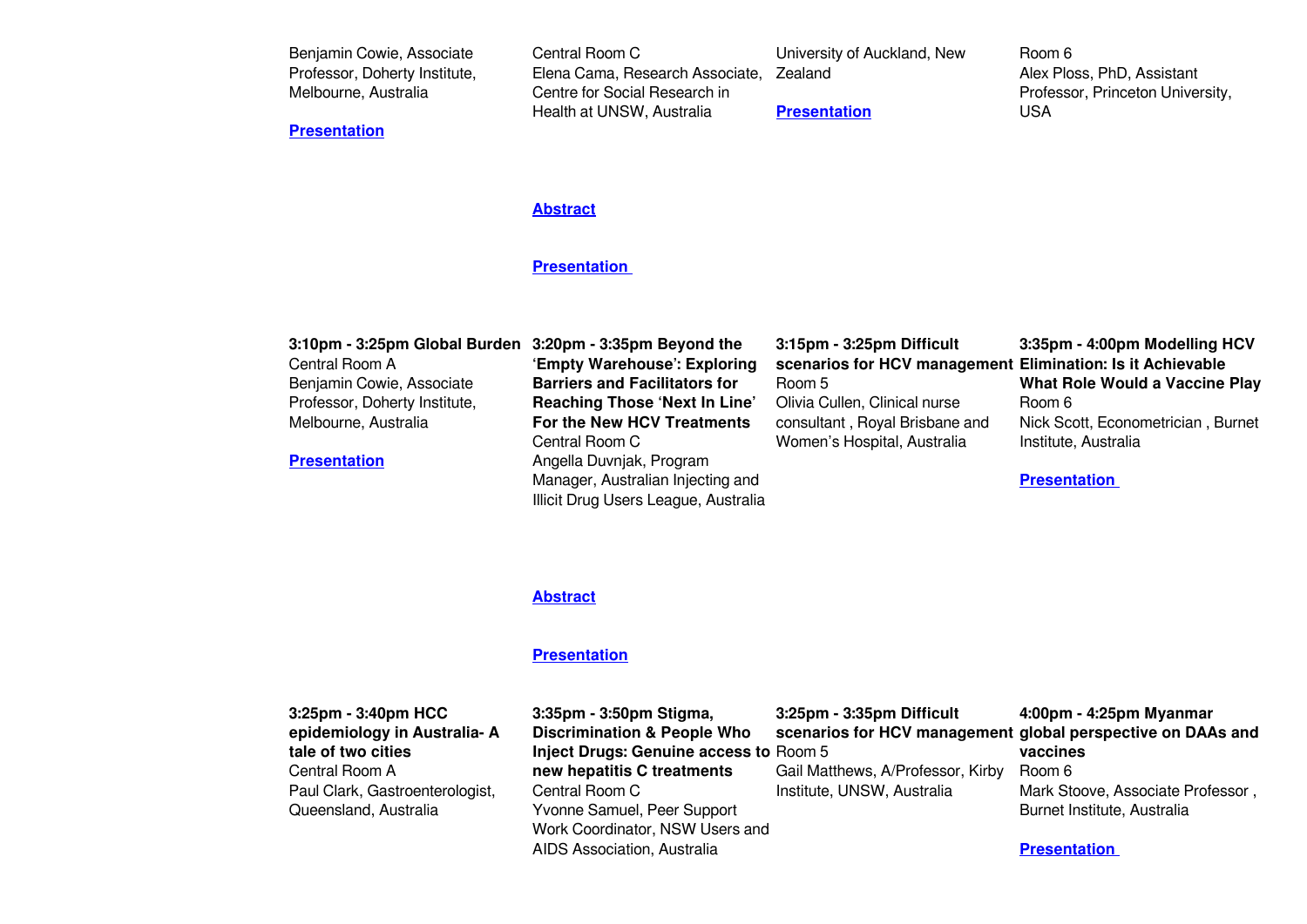| 3:40pm - 3:55pm Estimating<br>populations PWID<br>Central Room A<br>Sarah Larney, Senior Research<br>Fellow, National Drug and Alcohol<br>Research Centre, University of New New Zealand<br>South Wales, Australia<br><b>Presentation</b>                                   | 3:50pm - 4:05pm Reducing<br><b>Barriers   NZ experiences</b><br>Central Room C<br>Kathryn Leafe, Executive Director,<br>Needle Exchange Services Trust,                                                                                                                                                                                                                                                                                                                                                                                                                               | 3:35pm - 4:25pm Case<br><b>Discussion - Panel</b><br>Room 5<br>Moderator: Graeme MacDonald,<br>Senior Staff Specialist, PA-<br>Southside Clinical School, The<br>University of Queensland, Princess<br>Alexandra Hospital, Australia<br>Moderator: Krispin Hajkowicz,<br>Senior Lecturer, Infectious<br>Diseases, University of<br>Queensland, Australia<br>Ed Gane, Professor of Medicine,<br>University of Auckland, New<br>Zealand<br>Olivia Cullen, Clinical nurse<br>consultant, Royal Brisbane and<br>Women's Hospital, Australia<br>Greg Dore, Head, Kirby Institute, |
|-----------------------------------------------------------------------------------------------------------------------------------------------------------------------------------------------------------------------------------------------------------------------------|---------------------------------------------------------------------------------------------------------------------------------------------------------------------------------------------------------------------------------------------------------------------------------------------------------------------------------------------------------------------------------------------------------------------------------------------------------------------------------------------------------------------------------------------------------------------------------------|------------------------------------------------------------------------------------------------------------------------------------------------------------------------------------------------------------------------------------------------------------------------------------------------------------------------------------------------------------------------------------------------------------------------------------------------------------------------------------------------------------------------------------------------------------------------------|
| 3:55pm - 4:10pm Estimating the<br>burden of hepatitis B infection<br>in Aboriginal and Torres Strait<br><b>Islander People</b><br>Central Room A<br>Jane Davies, Senior Clinical<br>Research Fellow, Menzies School<br>of Health Research, Australia<br><b>Presentation</b> | 4:05pm - 4:25pm- Panel<br><b>Discussion</b><br>Central Room C<br>Kate Seear, ARC DECRA Fellow<br>and Senior Lecturer in Law,<br>Monash University, Victoria,<br>Australia<br>Christian Vega, Policy & Research<br>Officer, AIVL, Canberra, Australia<br>Elena Cama, Research Associate,<br>Centre for Social Research in<br>Health at UNSW, Australia<br>Angella Duvnjak, Program<br>Manager, Australian Injecting and<br>Illicit Drug Users League, Australia<br>Kathryn Leafe, Executive Director,<br>Needle Exchange Services Trust,<br>New Zealand<br>Yvonne Samuel, Peer Support | UNSW, Australia                                                                                                                                                                                                                                                                                                                                                                                                                                                                                                                                                              |

Work Coordinator, NSW Users and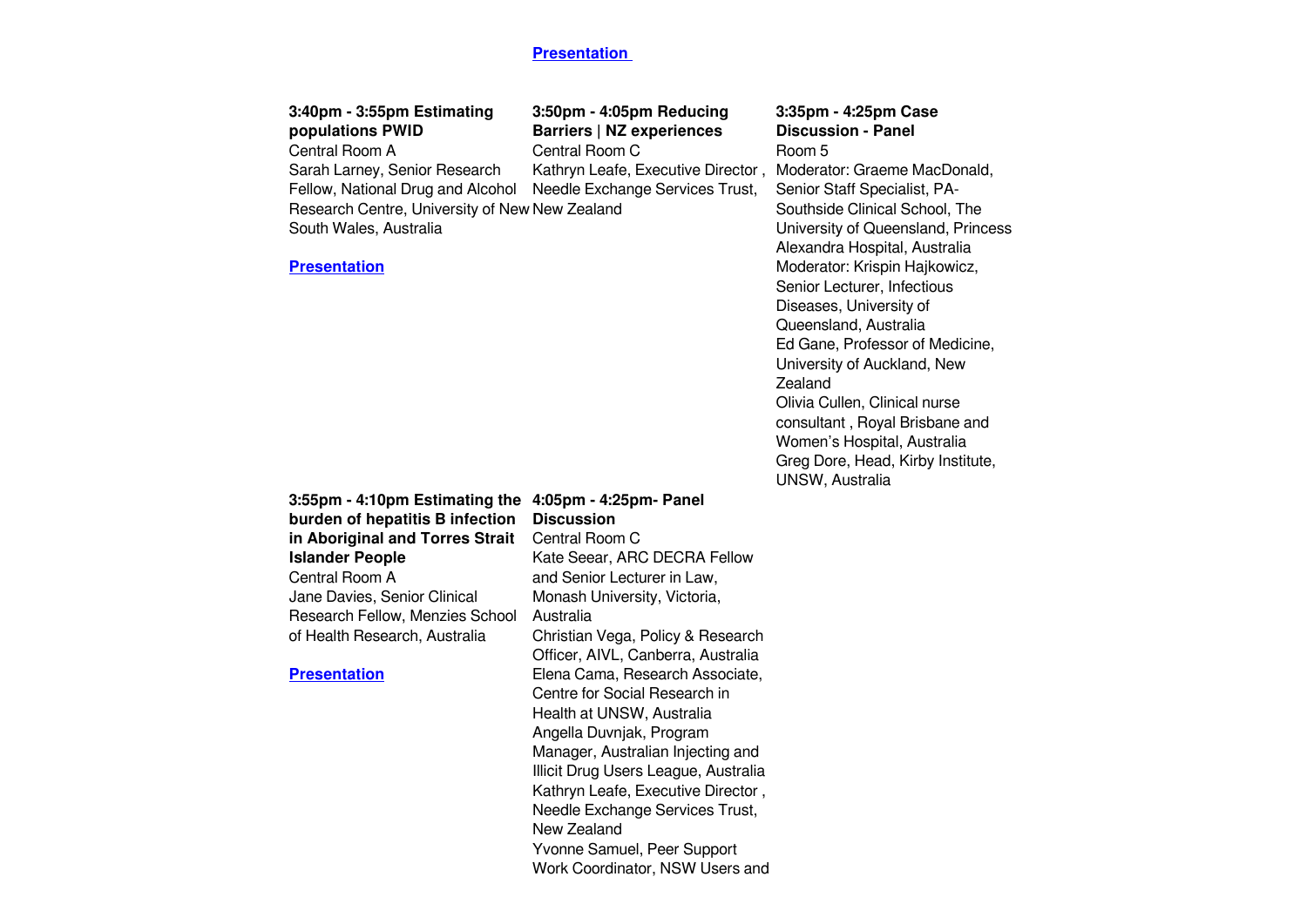|                   | AIDO ASSOCIATION, AUSTRIID                                                                                                                 |
|-------------------|--------------------------------------------------------------------------------------------------------------------------------------------|
|                   | 4:10pm - 4:25pm Panel                                                                                                                      |
|                   | <b>Discussion</b>                                                                                                                          |
|                   | Central Room A                                                                                                                             |
|                   | Benjamin Cowie, Associate                                                                                                                  |
|                   | Professor, Doherty Institute,                                                                                                              |
|                   | Melbourne, Australia                                                                                                                       |
|                   | Sarah Larney, Senior Research                                                                                                              |
|                   | Fellow, National Drug and Alcohol                                                                                                          |
|                   | Research Centre, University of New                                                                                                         |
|                   | South Wales, Australia                                                                                                                     |
|                   | Margaret Hellard, Professor, Burnet                                                                                                        |
|                   | Institute, Melbourne, VIC, Australia                                                                                                       |
|                   | Melanie Eagle, Chief Executive                                                                                                             |
|                   | Officer, Hepatitis Victoria, VIC,                                                                                                          |
|                   | Australia                                                                                                                                  |
|                   | Yvonne Drazic, PhD candidate,                                                                                                              |
|                   | James Cook University, Australia                                                                                                           |
|                   | Nicole Allard, General Practitioner,                                                                                                       |
|                   | Doherty, Melbourne, Australia                                                                                                              |
|                   | Jason Grebely, Associate                                                                                                                   |
|                   | Professor, The Kirby Institute,                                                                                                            |
|                   | UNSW, Australia                                                                                                                            |
|                   | Paul Clark, Gastroenterologist,                                                                                                            |
|                   | Queensland, Australia                                                                                                                      |
|                   | Jane Davies, Senior Clinical                                                                                                               |
|                   | Research Fellow, Menzies School                                                                                                            |
|                   | of Health Research, Australia                                                                                                              |
| 4:30 pm - 5:00 pm | <b>Plenary 3</b>                                                                                                                           |
|                   | Central Room A                                                                                                                             |
|                   | Chairperson: Helen Tyrrell, CEO, Hepatitis Australia, ACT, Australia                                                                       |
|                   | Chairperson: Susan Hay, Acting Chief Executive Officer, The Hepatitis Foundation of NZ, New Zealand                                        |
| 4:30 pm - 5:00 pm | Global Strategies are Required to Cure and Eliminate HBV                                                                                   |
|                   | Central Room A                                                                                                                             |
|                   | Peter Revill, Senior Medical Scientist, Victorian Infectious Diseases Reference Laboratory (VIDRL), Doherty Institute, Victoria, Australia |
|                   | Abstract                                                                                                                                   |
| 5:00 pm - 5:30 pm | We have Perfectovir - do we need anything else?                                                                                            |
|                   | Central Room A                                                                                                                             |
|                   | Ed Gane, Professor of Medicine, University of Auckland, New Zealand                                                                        |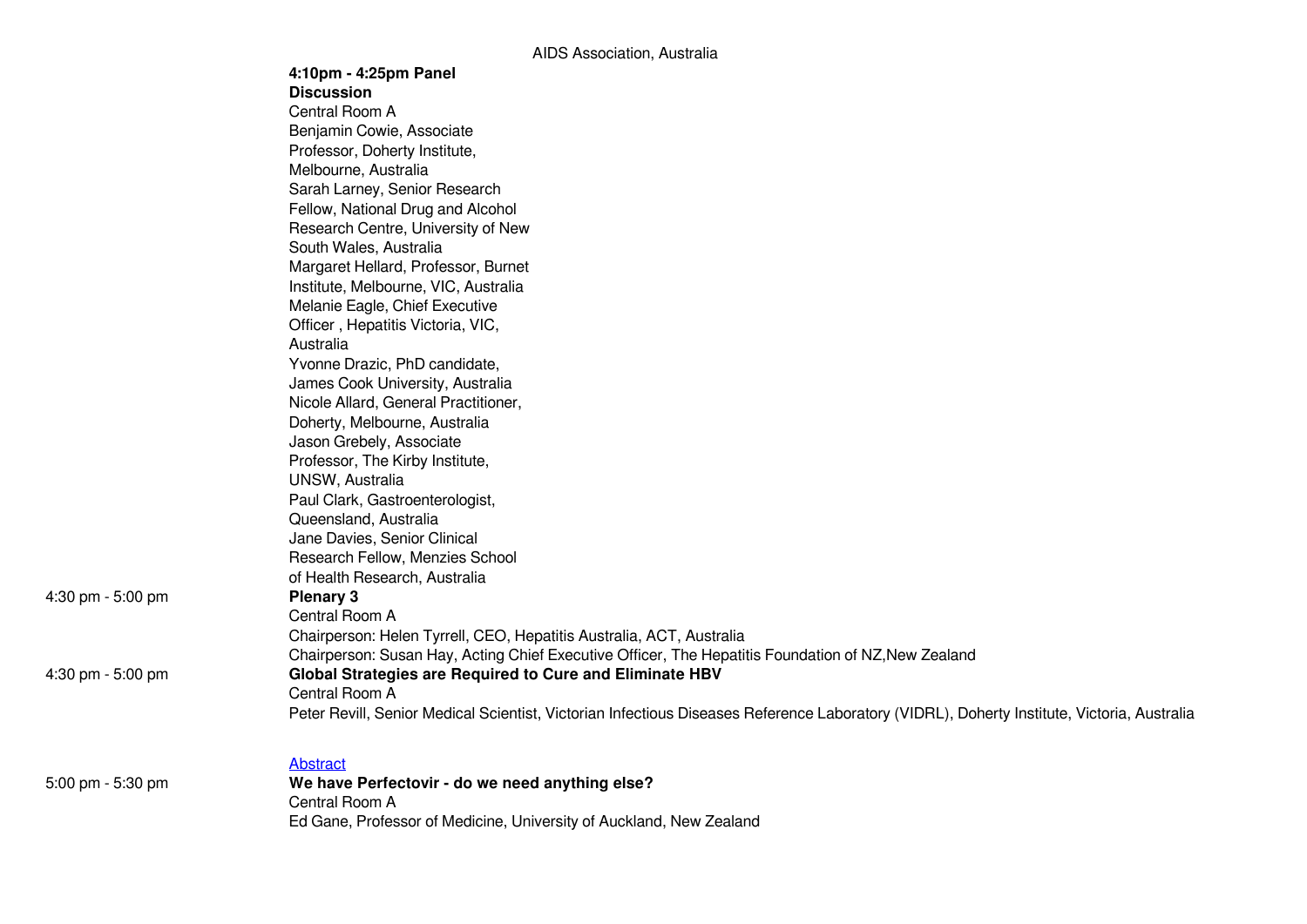| 5:00 pm - 10:30 pm    | <b>Conference Dinner - Depart from Gold Coast Convention &amp; Exhibition Centre</b><br><b>McLarens Landing</b>                                                                                                                                                                                                                                                                                                             |                                                                                                                                                                                                                                                                                                                                         |                                                                                                                                                                                                                                                            |                                                                                                                                                                                                                                                |  |
|-----------------------|-----------------------------------------------------------------------------------------------------------------------------------------------------------------------------------------------------------------------------------------------------------------------------------------------------------------------------------------------------------------------------------------------------------------------------|-----------------------------------------------------------------------------------------------------------------------------------------------------------------------------------------------------------------------------------------------------------------------------------------------------------------------------------------|------------------------------------------------------------------------------------------------------------------------------------------------------------------------------------------------------------------------------------------------------------|------------------------------------------------------------------------------------------------------------------------------------------------------------------------------------------------------------------------------------------------|--|
| 01/10/2016 - Saturday |                                                                                                                                                                                                                                                                                                                                                                                                                             |                                                                                                                                                                                                                                                                                                                                         |                                                                                                                                                                                                                                                            |                                                                                                                                                                                                                                                |  |
| 7:00 am               | <b>Registration Opens</b>                                                                                                                                                                                                                                                                                                                                                                                                   |                                                                                                                                                                                                                                                                                                                                         |                                                                                                                                                                                                                                                            |                                                                                                                                                                                                                                                |  |
| 7:30 am - 9:15 am     | Central Room A                                                                                                                                                                                                                                                                                                                                                                                                              | Curing HCV - Leave no Patient Behind - AbbVie Breakfast Satellite Session<br>Chairperson: Simone Strasser, Hepatologist, Royal Prince Alfred Hospital                                                                                                                                                                                   |                                                                                                                                                                                                                                                            |                                                                                                                                                                                                                                                |  |
| 8:00 am - 8:05 am     | <b>Introduction</b><br>Central Room A<br>Simone Strasser, Hepatologist, Royal Prince Alfred Hospital                                                                                                                                                                                                                                                                                                                        |                                                                                                                                                                                                                                                                                                                                         |                                                                                                                                                                                                                                                            |                                                                                                                                                                                                                                                |  |
| 8:05 am - 8:25 am     | <b>Curing the Co-infected in the Community</b><br>Central Room A<br>Dr Phillip Read, Kirketon Road Centre, Australia                                                                                                                                                                                                                                                                                                        |                                                                                                                                                                                                                                                                                                                                         |                                                                                                                                                                                                                                                            |                                                                                                                                                                                                                                                |  |
| 8:25am - 8:45 am      | Taking Treatment to the Patient - Beyond traditional settings<br>Central Room A<br>Jana Van der Jagt, Dr, Port Macquarie Hospital, Australia                                                                                                                                                                                                                                                                                |                                                                                                                                                                                                                                                                                                                                         |                                                                                                                                                                                                                                                            |                                                                                                                                                                                                                                                |  |
| 8:45am - 9:05 am      | The Legacy of Resistance Associated Substitutions<br>Central Room A<br>Alex Thompson, Professor, Australian Liver Association & St Vincent's Hospital, Melbourne, Australia                                                                                                                                                                                                                                                 |                                                                                                                                                                                                                                                                                                                                         |                                                                                                                                                                                                                                                            |                                                                                                                                                                                                                                                |  |
| 9:05 am - 9:10 am     | <b>Closing Remarks</b><br>Central Room A<br>Simone Strasser, Hepatologist, Royal Prince Alfred Hospital                                                                                                                                                                                                                                                                                                                     |                                                                                                                                                                                                                                                                                                                                         |                                                                                                                                                                                                                                                            |                                                                                                                                                                                                                                                |  |
| 9:30 am - 11:00 am    | Epidemiology, Public Health & Community & Social Research<br><b>Prevention - Strategies to</b><br>enhance the Hepatitis B and C<br><b>Care Cascades</b><br><b>Central Room A</b><br>Chairperson: Andrew Hill, Senior<br><b>Visiting Research Fellow,</b><br><b>Pharmacology Department</b><br><b>Liverpool University</b><br>Chairperson: Lisa Maher, Program<br><b>Head and NHMRC Senior</b><br>Research Fellow, The Kirby | -Communities responding to<br>hepatitis B: barriers, enablers<br>and experiences<br>Central Room C<br>Chairperson: Jack Wallace,<br>Research Fellow, Australian<br>Research Centre in Sex, Health and Australa<br>Society, Australia<br>Chairperson: Enaam Oudih,<br>Practice Manager, Multicultural<br>Services, Manager BBV programs, | <b>Clinical - Fibrosis Assessment</b><br>Room 5<br>Chairperson: Ken Koh, GP,<br>Holdsworth House, Australia<br>Jeremy Hayllar, Clinical Director,<br>Metro North Mental Health - Alcohol Laboratory Head, Burnet Institute,<br>and Drug Service, Brisbane, | <b>Basic Science - Eliminate</b><br>hepatitis B: A multi-pronged<br>approach is required<br>Room 6<br>Chairperson: Heidi Drummer,<br><b>Australia</b><br>Chairperson: Mark Douglas,<br>Associate Professor, University of<br>Sydney, Australia |  |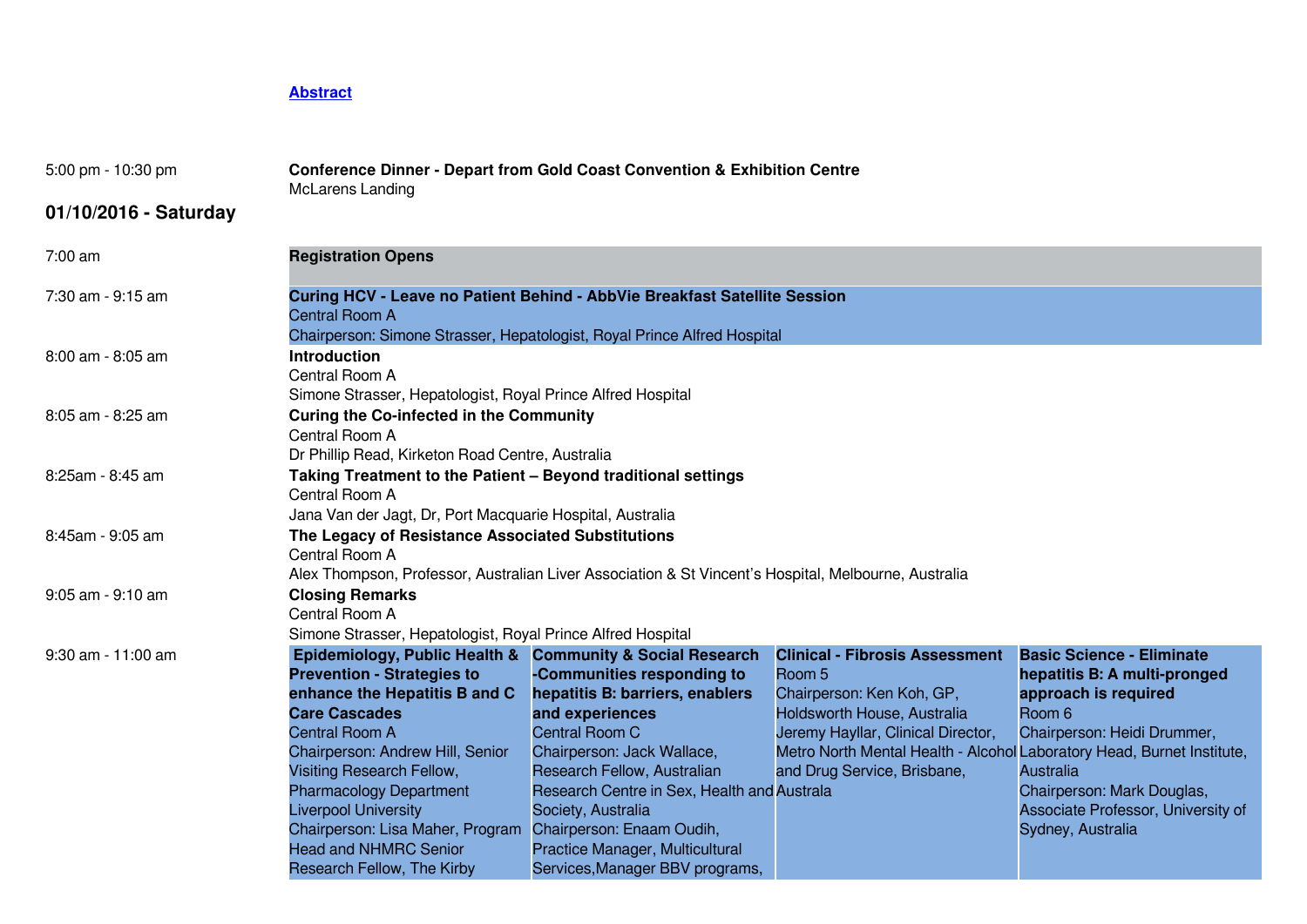| Institute, UNSW, Australia                                                                                                                                                                                                                                                                                                          | <b>Manager Multicultural Gambling</b><br>Health Service, Relationships<br>Australia, SA, Australia                                                                                                                                                                                                                                                            |                                                                                                                                                                                                                                                                 |                                                                                                                                                                                                                                                        |
|-------------------------------------------------------------------------------------------------------------------------------------------------------------------------------------------------------------------------------------------------------------------------------------------------------------------------------------|---------------------------------------------------------------------------------------------------------------------------------------------------------------------------------------------------------------------------------------------------------------------------------------------------------------------------------------------------------------|-----------------------------------------------------------------------------------------------------------------------------------------------------------------------------------------------------------------------------------------------------------------|--------------------------------------------------------------------------------------------------------------------------------------------------------------------------------------------------------------------------------------------------------|
| <b>Enhance Hep C cascade</b><br>Central Room A<br>Jason Grebely, Associate<br>Professor, The Kirby Institute,<br>UNSW, Australia<br><b>Presentation</b>                                                                                                                                                                             | 9:30am - 9:45am Interventions to 9:30am - 10:00am Cross Cultural 9:30am - 10:00am Non-Invasive<br><b>Community Engagement</b><br><b>Matters</b><br>Central Room C<br>Enaam Oudih, Practice Manager,<br>Multicultural Services, Manager<br>BBV programs, Manager<br><b>Multicultural Gambling Health</b><br>Service, Relationships Australia,<br>SA, Australia | <b>Assessment of Liver Fibrosis</b><br>Room 5<br>Joseph Doyle, Co-Head, Hepatitis<br>Research, Burnet Institute,<br>Australia                                                                                                                                   | 9:30am - 10:00am Global<br>Strategies are required to cure<br>and eliminate HBV<br>Room 6<br>Peter Revill, Senior Medical<br>Scientist, Victorian Infectious<br>Diseases Reference Laboratory<br>(VIDRL), Doherty Institute, Victoria,<br>Australia    |
|                                                                                                                                                                                                                                                                                                                                     | <b>Presentation</b>                                                                                                                                                                                                                                                                                                                                           |                                                                                                                                                                                                                                                                 | <b>Abstract</b>                                                                                                                                                                                                                                        |
| 9:45am - 10:00am Interventions 10:00am - 10:30am Deadly<br>to Enhance Hep B Cascade<br>Central Room A<br>Jennifer MacLachlan,<br>Epidemiologist, WHO Collaborating Project Officer, Hepatitis<br>Centre for Viral Hepatitis, The<br>Doherty Institute, Australia<br><b>Presentation</b>                                             | <b>Grandmothers: Hepatitis QLD</b><br>Central Room C<br>Jodie Walton, BBV & STI Education Settings<br>Queensland, Australia                                                                                                                                                                                                                                   | 10:00am - 10:30am Community<br><b>Assessment of Fibrosis in</b><br><b>Primary Care and Rural</b><br>Room 5<br>Annie Balcomb, General<br>Practitioner, Prince St Medical<br>Practice, Australia<br><b>Presentation</b>                                           | 10:00am - 10:30am Nucleos(t)ide<br>analogues for chronic hepatitis<br><b>B: Cessation of treatment</b><br>Room 6<br>Alex Thompson, Director of<br>Gastroenterology, St Vincent's<br>Hospital, Melbourne, Victoria,<br>Australia<br><b>Presentation</b> |
| 10:00am - 10:10am The Use of<br><b>Surveillance Systems to</b><br><b>Improve Diagnosis and Testing Central Room C</b><br>tor Hepatitis B and C<br>Central Room A<br>Margaret Hellard, Professor, Burnet Health and Society, Australia<br>Institute, Melbourne, VIC, Australia Enaam Oudih, Practice Manager,<br><b>Presentation</b> | 10:30am - 11:00am Panel<br><b>Discussion</b><br>Jack Wallace, Research Fellow,<br>Australian Research Centre in Sex, Room 5<br>Multicultural Services, Manager<br>BBV programs, Manager<br>Multicultural Gambling Health<br>Service, Relationships Australia,<br>SA, Australia                                                                                | 10:30am - 11:00am HCV DAA<br><b>Imports Failing to Deliver</b><br><b>Results: SVR12 outcomes for</b><br>imported DAA;s in the NT.<br>Matthew Maddison, Hepatitis C<br>Clinical Nurse Consultant, Royal<br>Darwin Hospital, NT, Australia<br><b>Presentation</b> | 10:30am - 11:00am Hepatitis B<br>vaccination in the era of<br>elimination<br>Room 6<br>Benjamin Cowie, Associate<br>Professor, Doherty Institute,<br>Melbourne, Australia                                                                              |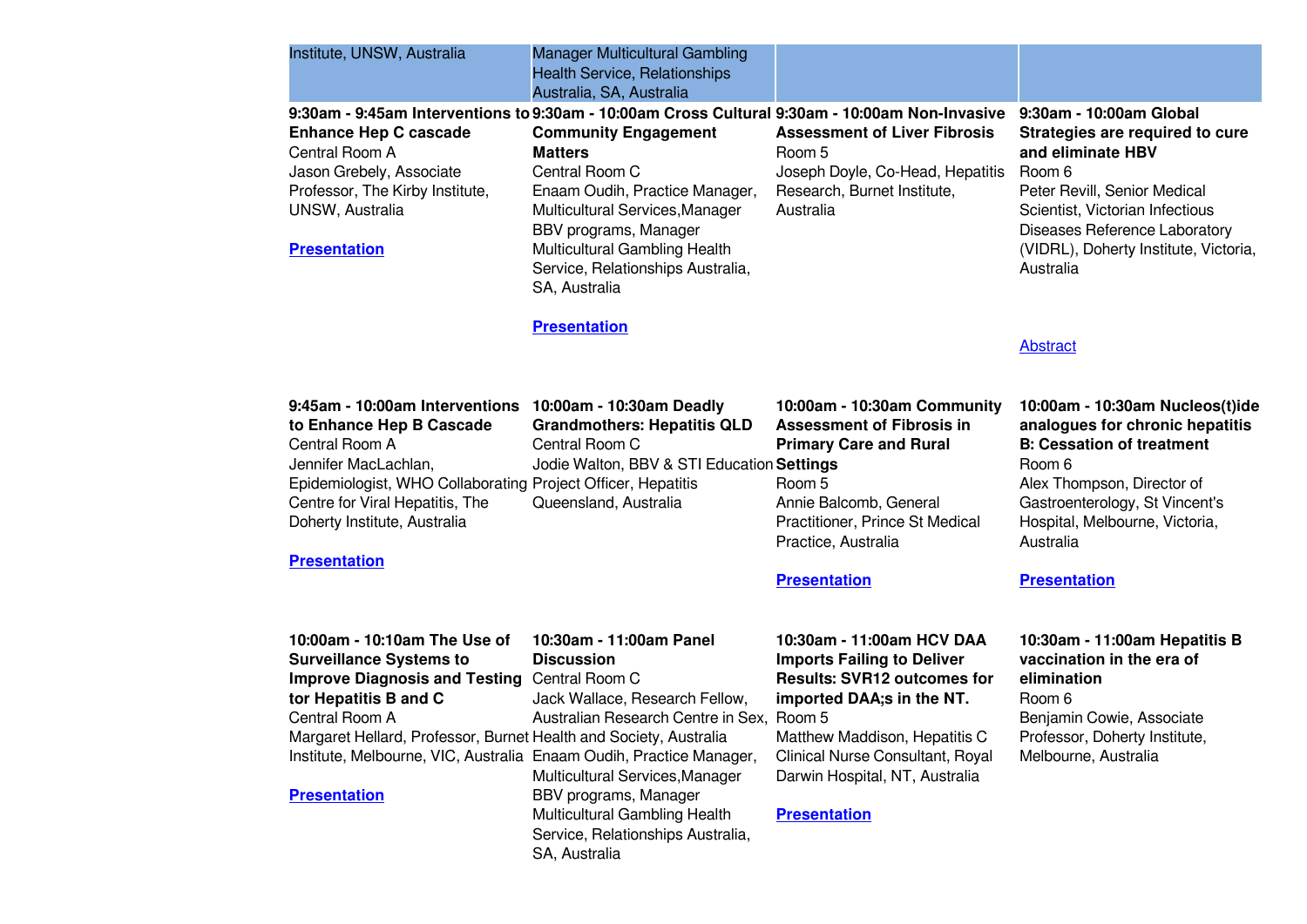Cindy Shannon, Pro-Vice-Chancellor, The University of Queensland, Australia Barbara Luisi, Manager, NSW Multicultural HIV and Hepatitis Service, NSW, Australia

**10:10am - 10:20am Simplification of HCV Diagnostic Strategies**  Central Room A Tanya Applegate, Senior Lecturer, The Kirby Institute, UNSW, Australia **10:20am - 10:30am Health Promotion Interventions in A&TSI** Central Room A Kerri-Anne Smith, Aboriginal Hepatitis C Health Promotion Officer, Western Sydney Local Health District, Needle and Syringe Program, Australia Carla Treloar, Professor, Centre for Social Research in Health, UNSW, Australia

#### **[Presentation](https://www.eiseverywhere.com/file_uploads/ece0f581214b454b229cf003b18735b2_1020SatKerri-AnneSmithCarlaTreloar_pdf.pdf)**

## **10:30am - 10:40am Health Promotion Interventions in PWID** Central Room A Christian Vega, Policy & Research Officer, AIVL, Canberra, Australia **10:40am - 11:00am Panel Discussion - Future Research Priorities for Understanding Strategies to Enhance the Hepatitis B and C Care Cascade in Australia** Central Room A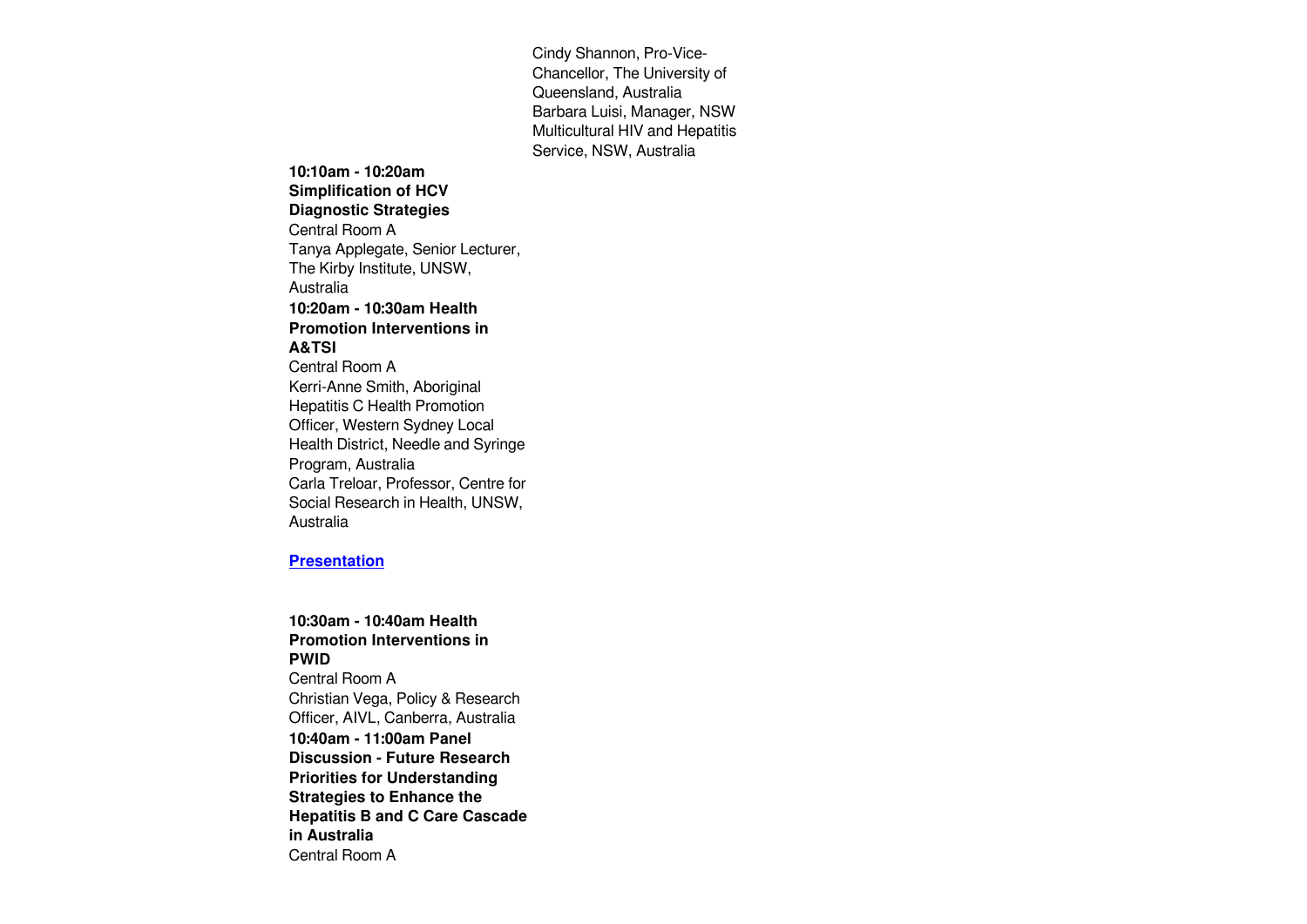|                     | Andrew Hill, Senior Visiting<br>Research Fellow, Pharmacology<br>Department Liverpool University<br>Lisa Maher, Program Head and<br>NHMRC Senior Research Fellow,<br>The Kirby Institute, UNSW,<br>Australia<br>Jason Grebely, Associate<br>Professor, The Kirby Institute,<br><b>UNSW, Australia</b><br>Jennifer MacLachlan,<br>Epidemiologist, WHO Collaborating<br>Centre for Viral Hepatitis, The<br>Doherty Institute, Australia<br>Margaret Hellard, Professor, Burnet<br>Institute, Melbourne, VIC, Australia<br>Kerri-Anne Smith, Aboriginal<br><b>Hepatitis C Health Promotion</b><br>Officer, Western Sydney Local<br>Health District, Needle and Syringe<br>Program, Australia<br>Christian Vega, Policy & Research<br>Officer, AIVL, Canberra, Australia<br>Tanya Applegate, Senior Lecturer,<br>The Kirby Institute, UNSW, |                                                                                                                                                                                                                                                                                                                |                                                                                                                                                                                                                                                                          |                                                                                                                                                                                                                                                                                                                                                                                                |
|---------------------|-----------------------------------------------------------------------------------------------------------------------------------------------------------------------------------------------------------------------------------------------------------------------------------------------------------------------------------------------------------------------------------------------------------------------------------------------------------------------------------------------------------------------------------------------------------------------------------------------------------------------------------------------------------------------------------------------------------------------------------------------------------------------------------------------------------------------------------------|----------------------------------------------------------------------------------------------------------------------------------------------------------------------------------------------------------------------------------------------------------------------------------------------------------------|--------------------------------------------------------------------------------------------------------------------------------------------------------------------------------------------------------------------------------------------------------------------------|------------------------------------------------------------------------------------------------------------------------------------------------------------------------------------------------------------------------------------------------------------------------------------------------------------------------------------------------------------------------------------------------|
| 11.00 am - 11.30 am | Australia<br><b>Morning Tea</b>                                                                                                                                                                                                                                                                                                                                                                                                                                                                                                                                                                                                                                                                                                                                                                                                         |                                                                                                                                                                                                                                                                                                                |                                                                                                                                                                                                                                                                          |                                                                                                                                                                                                                                                                                                                                                                                                |
|                     | Exhibition Hall, Hall 1                                                                                                                                                                                                                                                                                                                                                                                                                                                                                                                                                                                                                                                                                                                                                                                                                 |                                                                                                                                                                                                                                                                                                                |                                                                                                                                                                                                                                                                          |                                                                                                                                                                                                                                                                                                                                                                                                |
| 11.30 am - 1.00 pm  | Epidemiology, Public Health &<br><b>Prevention - Improving access</b><br>to testing and care<br><b>Central Room A</b><br>Chairperson: Annie Balcomb,<br>General Practitioner, Prince St<br>Medical Practice, Australia                                                                                                                                                                                                                                                                                                                                                                                                                                                                                                                                                                                                                  | <b>Community &amp; Social Research -</b><br>On the Road to Elimination<br>Central Room C<br>Chairperson: Cindy Shannon, Pro-<br>Vice-Chancellor, The University of<br>Queensland, Australia<br>Chairperson: Zoe Dodd, co-founder and Womens Hospital, Australia<br>Community Hep C Program,<br>Toronto, Canada | <b>Clinical - Hepatitis C Antiviral</b><br>Therapy: Reaching out in the<br>new Era<br>Room 5<br>Chairperson: Barbara Leggett,<br>Medical Specialist, Royal Brisbane<br>and Program Coordinator, Toronto Chairperson: Mary Fenech, Nurse,<br>Queensland Health, Australia | <b>Basic Science - Understanding</b><br><b>HCV Transmission, Immunity</b><br>and Diagnosis<br>Room 6<br>Chairperson: Margaret Littlejohn,<br>Senior Medical Scientist, Victorian<br><b>Infectious Diseases Reference</b><br>Laboratory, Australia<br>Chairperson: Scott Bowden, Senior<br><b>Medical Scientist, Victorian</b><br><b>Infectious Diseases Reference</b><br>Laboratory, Australia |
| 11:30 am - 11:45 am | Approach to Increase Testing of to Hepatitis C Medicines                                                                                                                                                                                                                                                                                                                                                                                                                                                                                                                                                                                                                                                                                                                                                                                | Using a Knowledge Translation Advocacy for Universal Access                                                                                                                                                                                                                                                    | An Integrated Primary Health<br><b>Care Service Is Effective at</b>                                                                                                                                                                                                      | <b>Commitment to CD8+ T Cell</b><br><b>Exhaustion and Loss of Memory</b>                                                                                                                                                                                                                                                                                                                       |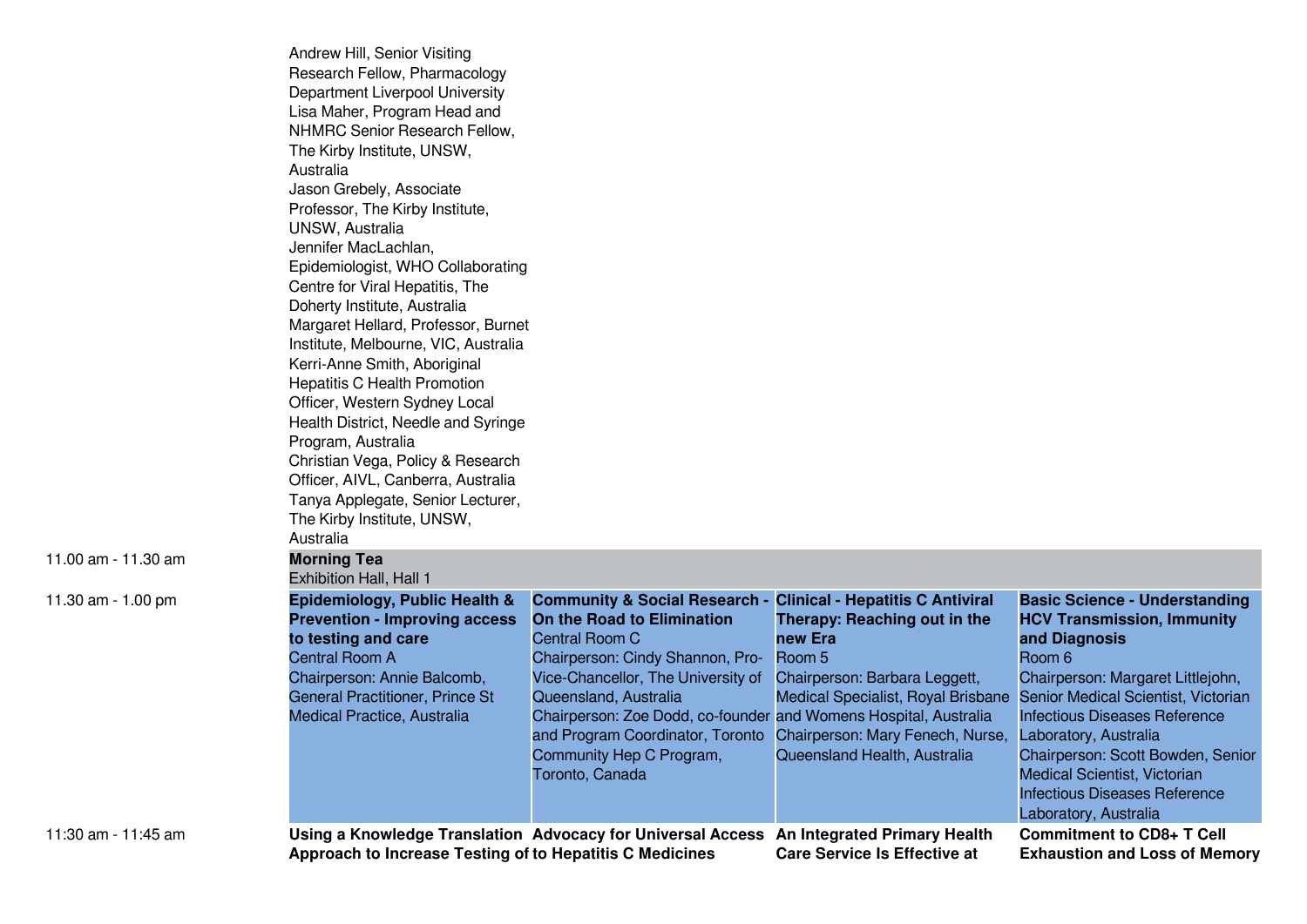|                    | Patients at Risk of Hepatitis B in Central Room C<br>a Primary Health Setting<br>Central Room A<br>Jacqui Richmond, Research Fellow<br>/ Clinical Nurse Consultant, La<br>Trobe University / Melbourne<br>Health, Australia<br><b>Abstract</b>                                                                                     | Helen Tyrrell, CEO, Hepatitis<br>Australia, ACT, Australia<br><b>Abstract</b>                             | <b>Retaining and Linking</b><br><b>Marginalised Groups In</b><br>Hepatitis C Care: A Study of The Room 6<br><b>Kirketon Road Centre, Kings</b><br><b>Cross</b><br>Room 5<br>Rosie Gilliver, Projects<br>Manager/Clinical Nurse Consultant<br>, Kirketon Road Centre, Kings<br>Cross, Sydney, Australia                                            | <b>T Cell Potential Develops during</b><br><b>Primary Chronic HCV Infection</b><br>Mehdi Rasoli Pirozyan, PhD<br>Student, University of New South<br>Wales, Australia<br><b>Abstract</b> |
|--------------------|------------------------------------------------------------------------------------------------------------------------------------------------------------------------------------------------------------------------------------------------------------------------------------------------------------------------------------|-----------------------------------------------------------------------------------------------------------|---------------------------------------------------------------------------------------------------------------------------------------------------------------------------------------------------------------------------------------------------------------------------------------------------------------------------------------------------|------------------------------------------------------------------------------------------------------------------------------------------------------------------------------------------|
|                    | <b>Presentation</b>                                                                                                                                                                                                                                                                                                                | <b>Presentation</b>                                                                                       | <b>Abstract</b>                                                                                                                                                                                                                                                                                                                                   |                                                                                                                                                                                          |
|                    |                                                                                                                                                                                                                                                                                                                                    |                                                                                                           | <b>Presentation</b>                                                                                                                                                                                                                                                                                                                               |                                                                                                                                                                                          |
| 11:45 am - 12:00pm | Responding To Notifications of Implementing the Hepatitis C<br><b>Unspecified Hepatitis B and C</b><br>in Victoria<br>Central Room A<br>Nicole Romero, Epidemiologist,<br>WHO Collaborating Centre for Viral Australian Research Centre in Sex,<br>Hepatitis, VIDRL, Doherty Institute, Health and Society, Australia<br>Australia | <b>Cure: The Public Health</b><br><b>Implications</b><br>Central Room C<br>Jack Wallace, Research Fellow, | The Dog at my Daclatasvir: Real Refolding the Hepatitis C Virus<br><b>Life Experiences Delivering</b><br><b>Direct Acting Antivirals to</b><br>Marginalised, Homeless, and<br><b>Active Drug Users</b><br>Room 5<br>Rebecca Lothian, Clinical nurse<br>specialist and is the Hepatitis C<br>Treatment Coordinator, Kirketon<br><b>Road Centre</b> | <b>E2 Glycoprotein to Enhance</b><br>Immunogenicity<br>Room 6<br>Lilian Phu, Research Assistant,<br>Burnet Institute, Australia                                                          |
|                    |                                                                                                                                                                                                                                                                                                                                    | <b>Abstract</b>                                                                                           |                                                                                                                                                                                                                                                                                                                                                   | <b>Abstract</b>                                                                                                                                                                          |
|                    | <b>Abstract</b>                                                                                                                                                                                                                                                                                                                    | <b>Presentation</b>                                                                                       | <b>Abstract</b>                                                                                                                                                                                                                                                                                                                                   | <b>Presentation</b>                                                                                                                                                                      |
|                    |                                                                                                                                                                                                                                                                                                                                    |                                                                                                           | <b>Presentation</b>                                                                                                                                                                                                                                                                                                                               |                                                                                                                                                                                          |
|                    | <b>Presentation</b>                                                                                                                                                                                                                                                                                                                |                                                                                                           |                                                                                                                                                                                                                                                                                                                                                   |                                                                                                                                                                                          |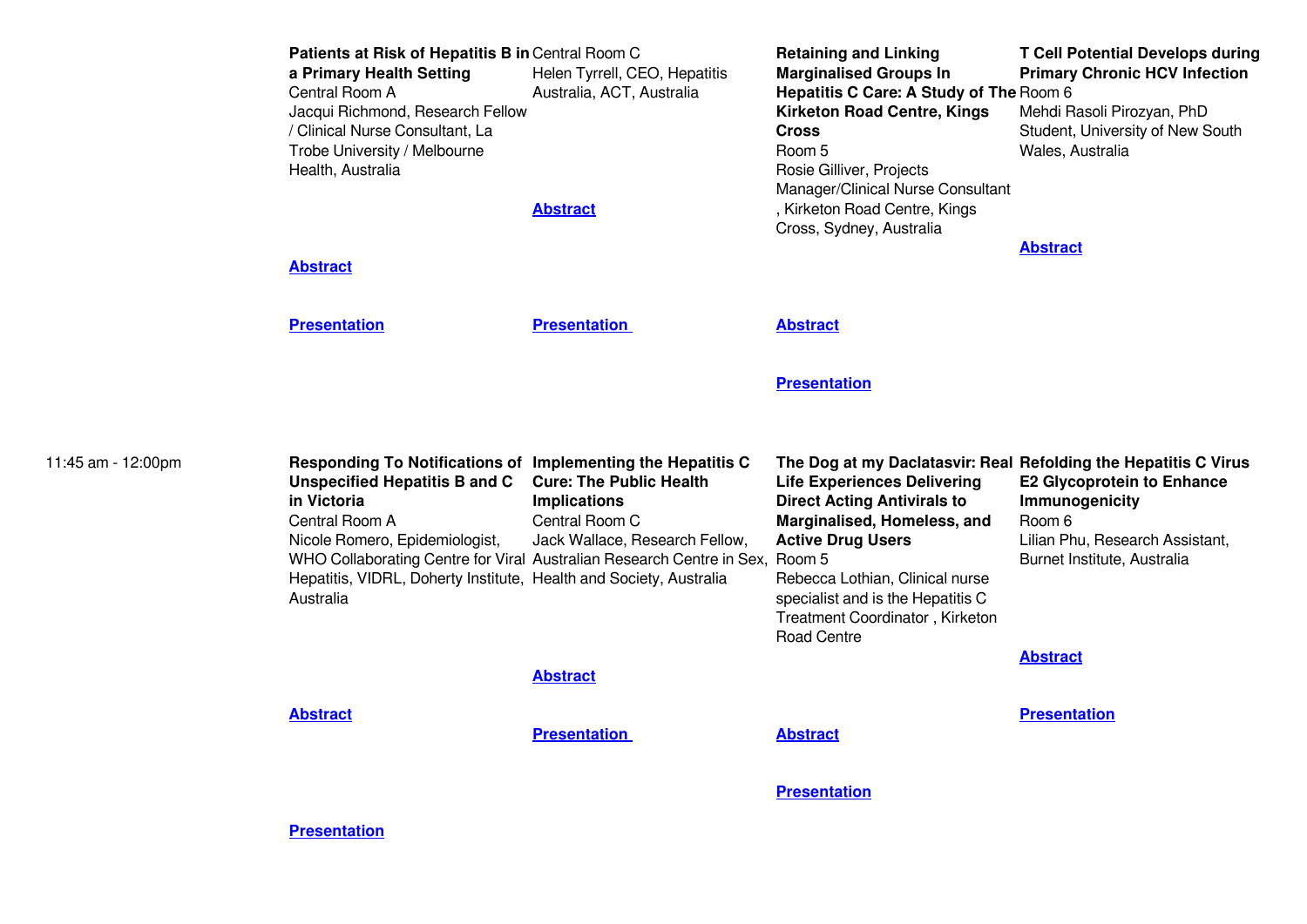| 12:00 pm - 12:15 pm | <b>Populating the Hepatitis C</b><br><b>Testing, Care and Treatment</b><br><b>Cascade among People who</b><br><b>Inject Drugs in Australia</b><br>Central Room A<br>Lisa Maher, Program Head and<br>NHMRC Senior Research Fellow,<br>The Kirby Institute, UNSW,<br>Australia | <b>Relationships Matter: Social</b><br><b>Capital Theory and the Delivery</b><br>of Hepatitis C Treatment in<br>Prison<br>Central Room C<br>Lise Lafferty, PhD Candidate, The<br>Kirby Institute, UNSW, Australia | <b>Treatment Uptake for Chronic</b><br><b>Hepatitis C in Australia</b><br><b>Following Availability of</b><br><b>Interferon-Free Treatments</b><br>Room 5<br>Behzad Hajari, Associate Lecturer, Room 6<br>UNSW, Australia | <b>Trends of Hepatitis C Virus</b><br><b>Epidemic in Australia and North</b><br>America in 20th Century: Back<br><b>Projections from Molecular</b><br>Epidemiology<br>Chaturaka Rodrigo, PhD Student,<br>School of Medical Sciences,<br>UNSW, Australia                  |
|---------------------|------------------------------------------------------------------------------------------------------------------------------------------------------------------------------------------------------------------------------------------------------------------------------|-------------------------------------------------------------------------------------------------------------------------------------------------------------------------------------------------------------------|---------------------------------------------------------------------------------------------------------------------------------------------------------------------------------------------------------------------------|--------------------------------------------------------------------------------------------------------------------------------------------------------------------------------------------------------------------------------------------------------------------------|
|                     | <b>Abstract</b>                                                                                                                                                                                                                                                              | <b>Abstract</b><br><b>Presentation</b>                                                                                                                                                                            | <b>Abstract</b>                                                                                                                                                                                                           | <b>Abstract</b>                                                                                                                                                                                                                                                          |
|                     | <b>Presentation</b>                                                                                                                                                                                                                                                          |                                                                                                                                                                                                                   |                                                                                                                                                                                                                           | <b>Presentation</b>                                                                                                                                                                                                                                                      |
|                     |                                                                                                                                                                                                                                                                              |                                                                                                                                                                                                                   | <b>Presentation</b>                                                                                                                                                                                                       |                                                                                                                                                                                                                                                                          |
| 12:15 pm - 12:30 pm | The Cascade of Care for<br>Chronic Hepatitis B, Australia,<br>2013-2014<br>Central Room A<br>Jennifer MacLachlan,<br>Epidemiologist, WHO Collaborating<br>Centre for Viral Hepatitis, The<br>Doherty Institute, Australia                                                    | Cairns Hep C Free by 2020<br>Central Room C<br>Carla Gorton, HIV, Viral Hepatitis,<br>Sexual Health Coordinator, Cairns<br>Sexual Health Service, Australia<br><b>Abstract</b>                                    | <b>Recruitment and Follow-Up of</b><br>People Who Inject Drugs into a<br><b>Nurse-Led HCV Treatment Trial Treatment Strategies Using a</b><br>Room 5<br>Sally Von Bibra, Research Officer,<br>Burnet Institute, Australia | <b>Modelling the Effects of</b><br><b>Targeted DAA Hepatitis C Virus</b><br><b>Molecular Transmission</b><br><b>Network of People with Recent</b><br><b>Infection</b><br>Room 6<br>Sofia Bartlett, Postgraduate<br>Research Candidate, The Kirby<br>Institute, Australia |
|                     | <b>Abstract</b>                                                                                                                                                                                                                                                              |                                                                                                                                                                                                                   | <b>Abstract</b>                                                                                                                                                                                                           |                                                                                                                                                                                                                                                                          |
|                     | <b>Presentation</b>                                                                                                                                                                                                                                                          |                                                                                                                                                                                                                   |                                                                                                                                                                                                                           | <b>Abstract</b>                                                                                                                                                                                                                                                          |
|                     |                                                                                                                                                                                                                                                                              |                                                                                                                                                                                                                   | <b>Presentation</b>                                                                                                                                                                                                       |                                                                                                                                                                                                                                                                          |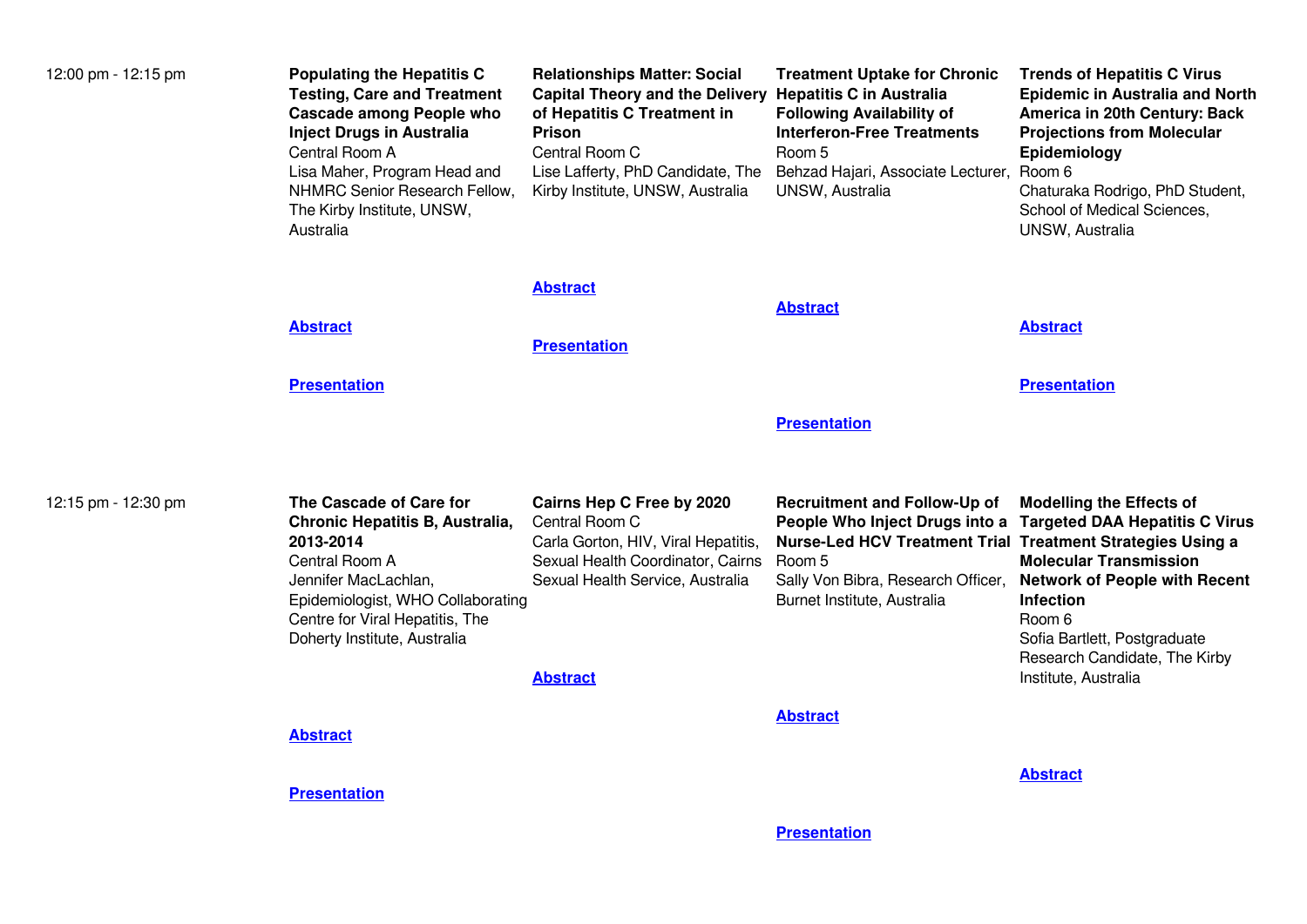| 12:30 pm - 12:45 pm | A Survey of Hepatitis C<br><b>Management by Victorian</b><br><b>General Practitioners Post</b><br><b>Pharmaceutical Benefits</b><br><b>Scheme Listing of Direct Acting Seroprevalence Survey</b><br><b>Antiviral Therapy</b><br>Central Room A<br>Amanda Wade, NHMRC PhD<br>Student, Burnet Institute and<br>Monash University, Australia | <b>Prevalence and Correlates of</b><br>Hepatitis C among Attendees at Practice: The First 60 Days<br><b>New Zealand Needle</b><br><b>Exchanges: Results of the 2013</b><br>Central Room C<br>Geoff Noller, Director / Research<br>Consultant, Substance Use and<br>Policy Analysis, New Zealand | <b>Curing Hepatitis C in General</b><br>Room 5<br>David Baker, General Practitioner,<br>East Sydney Doctors, Australia<br><b>Abstract</b>                                                | <b>Hepatitis C Virus Core Antigen:</b><br><b>A Simplified Treatment</b><br><b>Monitoring Tool among those</b><br>with Recent HCV Infection,<br><b>Including for Post-Treatment</b><br><b>Relapse</b><br>Room 6<br>Tanya Applegate, Senior Lecturer,<br>The Kirby Institute, UNSW,<br>Australia |
|---------------------|-------------------------------------------------------------------------------------------------------------------------------------------------------------------------------------------------------------------------------------------------------------------------------------------------------------------------------------------|-------------------------------------------------------------------------------------------------------------------------------------------------------------------------------------------------------------------------------------------------------------------------------------------------|------------------------------------------------------------------------------------------------------------------------------------------------------------------------------------------|------------------------------------------------------------------------------------------------------------------------------------------------------------------------------------------------------------------------------------------------------------------------------------------------|
|                     | <b>Abstract</b><br><b>Presentation</b>                                                                                                                                                                                                                                                                                                    | <b>Abstract</b><br><b>Presentation</b>                                                                                                                                                                                                                                                          | <b>Presentation</b>                                                                                                                                                                      | <b>Abstract</b>                                                                                                                                                                                                                                                                                |
| 12:45 pm - 1:00 pm  |                                                                                                                                                                                                                                                                                                                                           | <b>Discussion</b><br>Central Room C                                                                                                                                                                                                                                                             | <b>Prevalence of Antiviral</b><br>Resistance in an Australian<br><b>Hepatitis C Population</b><br>Room 5<br>Mark Douglas, Associate Professor, Room 6<br>University of Sydney, Australia | <b>Hepatitis C Virus Core Antigen</b><br>and Dried Blood Spots as<br><b>Simplified Hepatitis C Virus</b><br><b>Diagnostic Tools</b><br>Francois Lamoury, Research<br>Officer, The Kirby Institute, UNSW,<br>Australia                                                                          |

**[Abstract](https://www.eiseverywhere.com/file_uploads/179fdfb1d59a6631cf8e36390a9c5d46_158_FrancoisLamoury.pdf)**